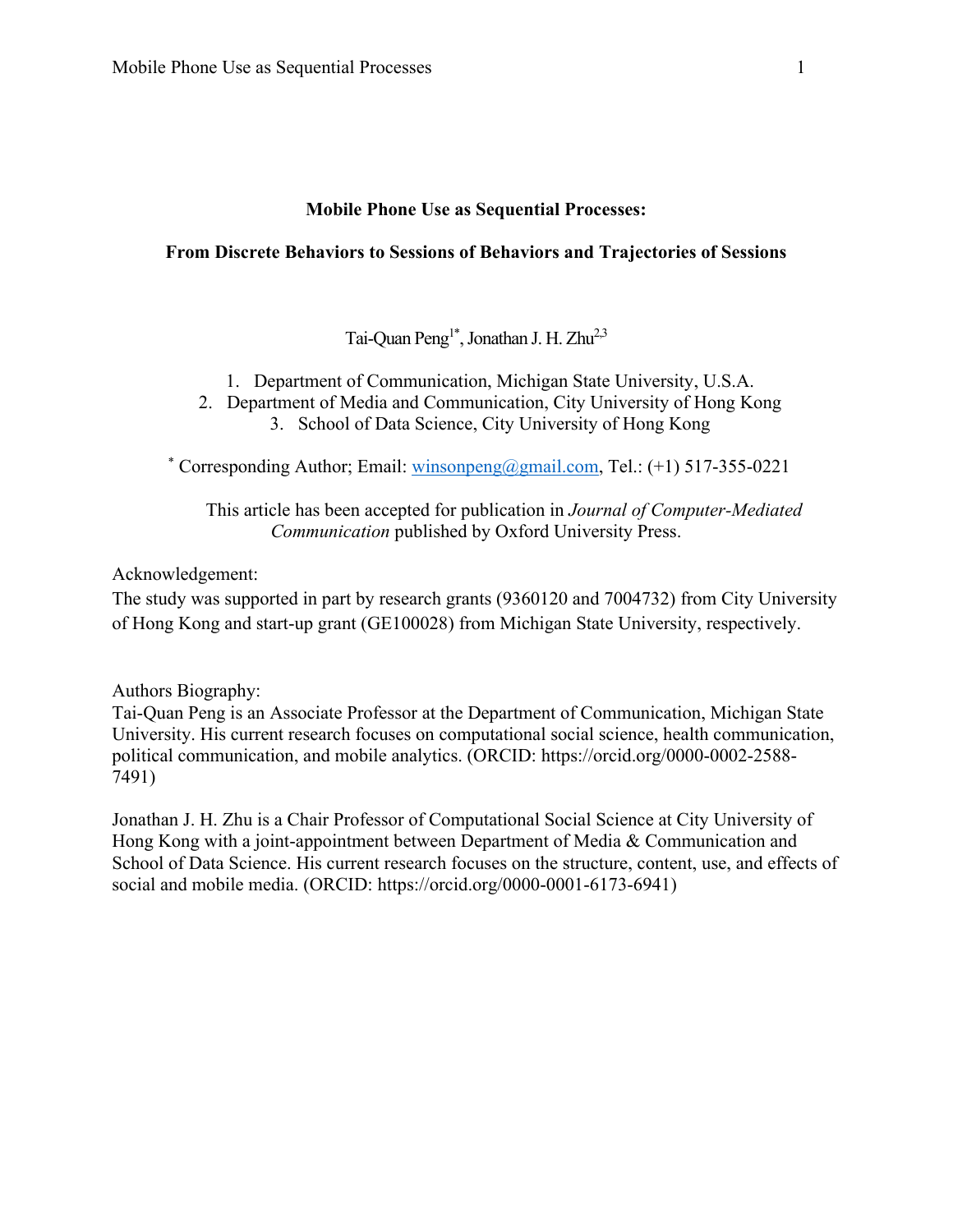# **Mobile Phone Use as Sequential Processes:**

## **From Discrete Behaviors to Sessions of Behaviors and Trajectories of Sessions**

**Abstract:** Mobile phone use is an unfolding process by nature. In this study, it is explicated as two sequential processes: mobile sessions composed of an uninterrupted set of behaviors and mobile trajectories composed of mobile sessions and mobile-off time. A dataset of a five-month behavioral logfile of mobile application use by approximately 2,500 users in Hong Kong is used. Mobile sessions are constructed and mined to uncover sequential characteristics and patterns in mobile phone use. Mobile trajectories are analyzed to examine intraindividual change and interindividual differences on mobile re-engagement as indicators of behavioral dynamics in mobile phone use. The study provides empirical support for and expands the boundaries of existing theories about combinatorial use of information and communication technologies (ICTs). Finally, the understanding on mobile temporality is enhanced, that is, mobile temporality is homogeneous across social sectors. Furthermore, mobile phones redefine, rather than blur, the boundary between private and public time.

**Keyword**: Behavioral Pattern, Linear Mixed Modeling, Mobile Device, Mobile Re-engagement, Sequence, Temporal Boundary, Time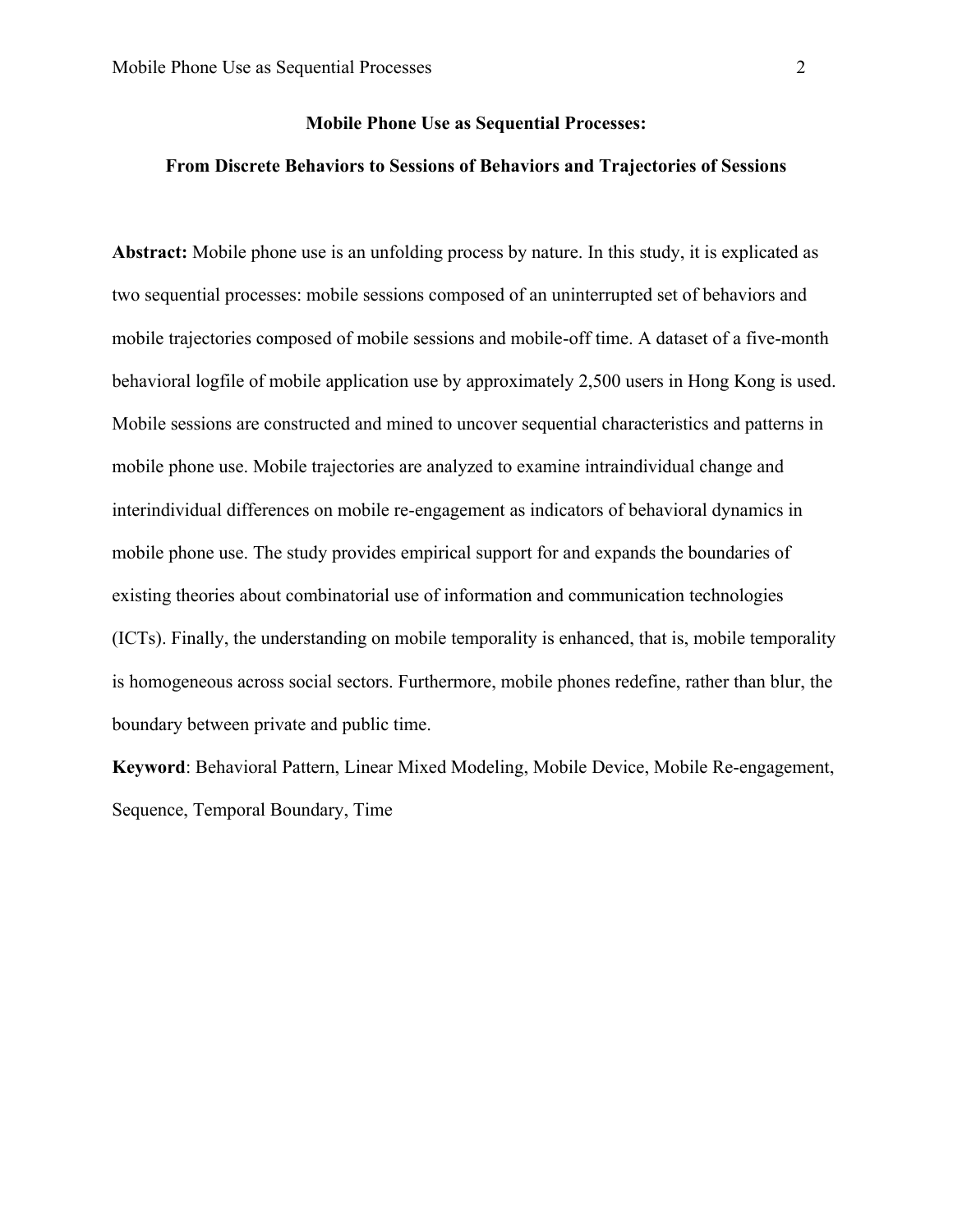## **Mobile Phone Use as Sequential Processes:**

## **From Discrete Behaviors to Sessions of Behaviors and Trajectories of Sessions**

The past decades have witnessed drastic and fundamental changes in the media ecosystem. Among these changes, the emergence of mobile phones is arguably one of the most disruptive ones. Mobile phones have been structured into people's everyday lives (Ling, 2012) due to the "always-on, always-on you" (Turkle, 2008) quality of mobile communication technologies. Mobile phones are perceived as an extension of its users; as such, the use of mobile phones has become personalized and customized (Campbell, 2013). Unraveling behavioral patterns on mobile phones has been a prominent topic in communication research and has inherited theoretical frameworks and methodological instruments from media use research of the past decades (Kim et al., 2017). Despite relevant insights into mobile phone use in previous studies, the increasing integration of mobile phones into people's lives and the increasing sophistication of mobile phone use require a new perspective to advance the understanding of behavioral patterns and behavioral dynamics in mobile phone use, and this perspective can improve theoretical understanding and empirical analysis of psychological and social consequences associated with mobile phone use.

## **Discreteness and Multiplicity Frameworks in Media Use Research**

The two major theoretical frameworks in media use research are discreteness and multiplicity. The discreteness framework assumes that individuals make isolated choices about a discrete medium rather than a combination of media (Walther & Parks, 2002). Theoretical perspectives under such framework aim to understand why and how a particular medium will be chosen for use among a wide array of available media technologies (Stephens, 2007). The discreteness framework has heavily influenced empirical studies of mobile phone use. Empirical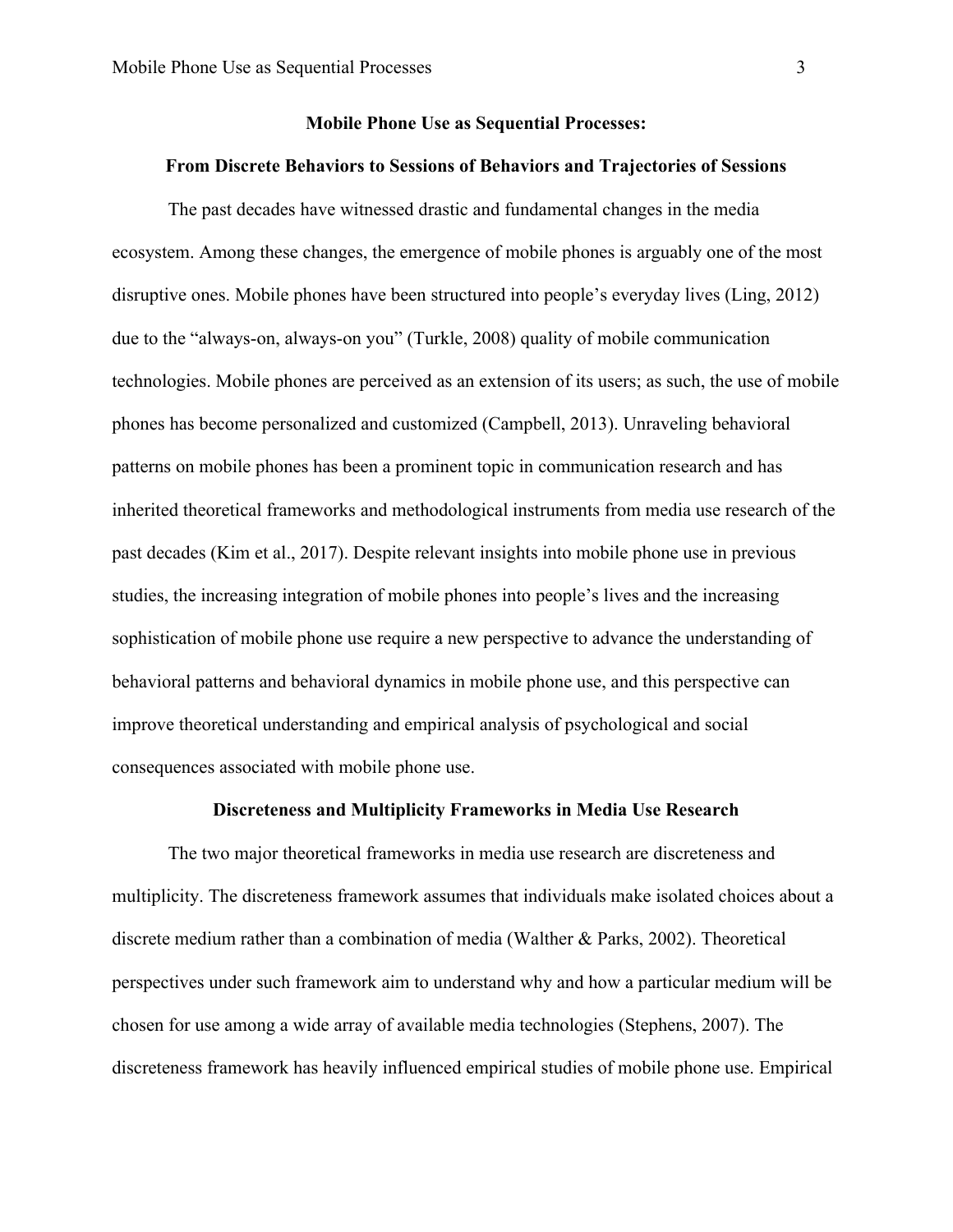studies (e.g., Boase & Ling, 2013; Abeele, Beullens, & Roe, 2013; Wei, 2014) have used selfreported and logfile data to examine how mobile phone users engage with discrete behaviors (e.g., texting, calling, social networking, playing games) on mobile phones. With the proliferation of media options available to ordinary users, the discreteness framework has become insufficient to capture media use in realistic settings (Stephens, 2007). Ordinary users are enabled to select and use multiple media in a personalized way, thereby leading to the emergence of a multiplicity framework in media use research. The multiplicity framework aims to understand why and how multiple media are selected and combined for use.

Compared with the discreteness framework, the multiplicity framework provides a more valid approach to understand mobile phone use in real-life settings. Mobile phones as a multifunctional device have become a key entry point to the chromatic online world (Pew Research Center, 2015). Driven by progressively diverse personal needs and facilitated by increasingly convenient mobile technologies, mobile phone users have increased motivation and empowerment to engage with multiple behaviors on a single device. Mobile phone users can develop a self-defined repertoire of behaviors (Taneja et al., 2012) out of all available behaviors on mobile phones, ranging from computer-mediated communication to web surfing, social networking, playing games, and many others. Multiple behaviors in an individualized repertoire can be organized and combined by mobile phone users in two ways. The first is a concurrent combination of multiple behaviors known as multitasking, which has been empirically studied in recent years (e.g., David et al., 2015; Chen & Yan, 2016). The second is a sequential order of multiple behaviors, which is a common behavioral pattern in media (Leonardi et al., 2012) or ICT use (Stephens, 2007). Nevertheless, only few empirical studies have been conducted to understand mobile phone use as a sequential process.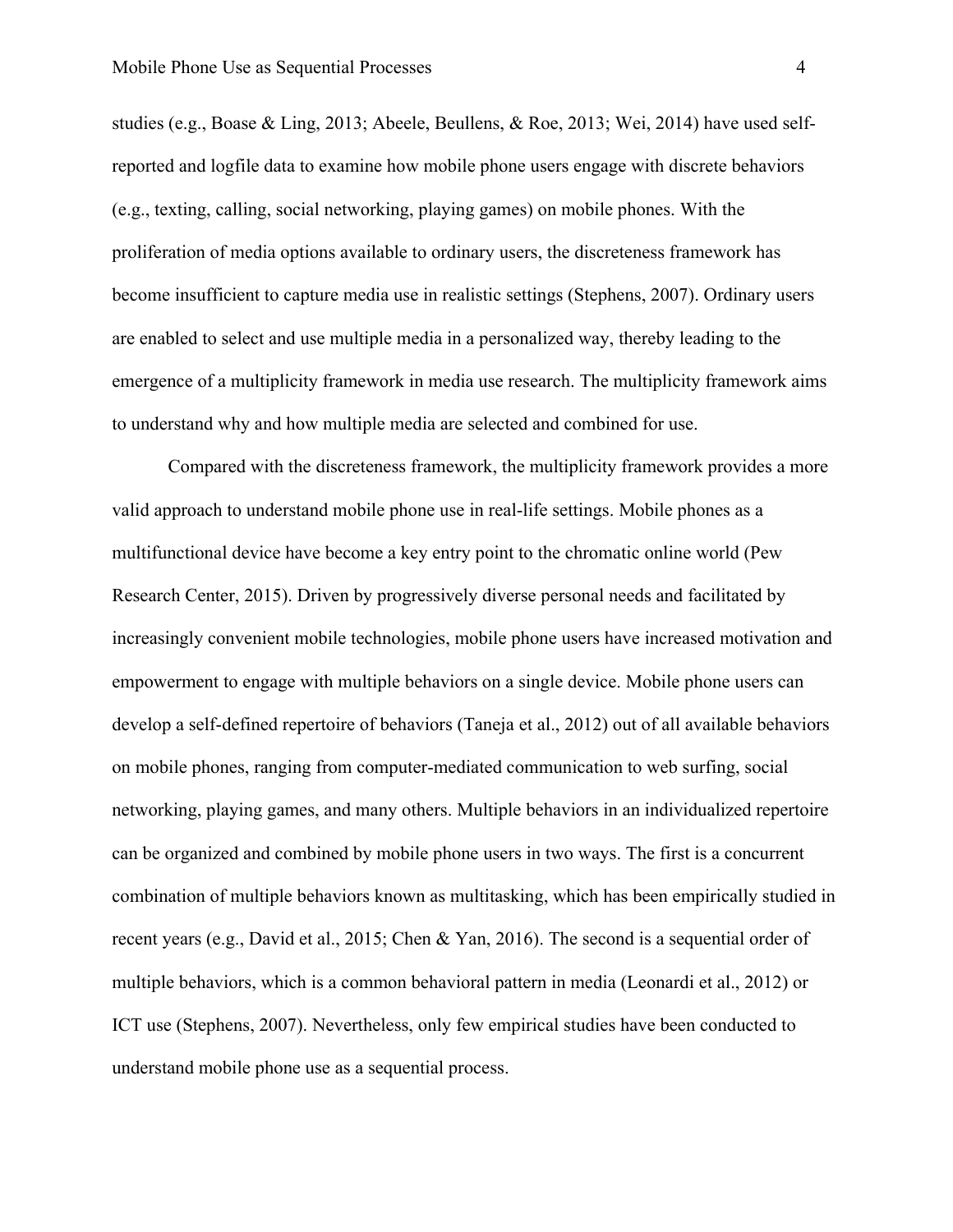The present study aims to fill in the research gap by explicating mobile phone use as two sequential processes, namely, mobile sessions and mobile trajectories. The sequential explication of mobile phone use enables researchers to understand human behaviors in continuity and capture the dynamics of mobile phone use. Particularly, the study aims to examine how individual users who are assumed to be rational and active agents select and organize discrete behaviors into mobile sessions and uncover sequential characteristics and patterns embedded in mobile sessions. Furthermore, the study explores users' behavioral dynamics underlying the alternation between mobile sessions and mobile-off time in mobile trajectories.

#### **From Discrete Behaviors to Sessions of Behavior and Trajectories of Sessions**

Mobile phone use is an unfolding process over time. In such a sequential process, one type of behavior on mobile phones is contextualized from the network of other behaviors and prior times. An individual user transitions from one behavior to the next when he/she internally senses that the former behavior is complete, and the next behavior is relevant to and compatible with the former (Avnet & Sellier, 2011). The sequential explication of mobile phone use highlights users' rational decision making in the selection, order, and transition of behaviors on mobile phones. It gives rise to two sequential processes beyond discrete behaviors in mobile phone use, namely, sessions of behavior and trajectories of sessions.

# **Sessions of Behaviors: Uncovering Sequential Characteristics and Patterns**

The media repertoire theory (Watson-Manheim & Bélanger, 2007) argues that ordinary users can exert their locus of control to develop a personalized repertoire of discrete behaviors in media use. Moreover, each discrete behavior included in a self-defined repertoire is not independent and distinct from one another. To satisfy users' daily needs, discrete behaviors can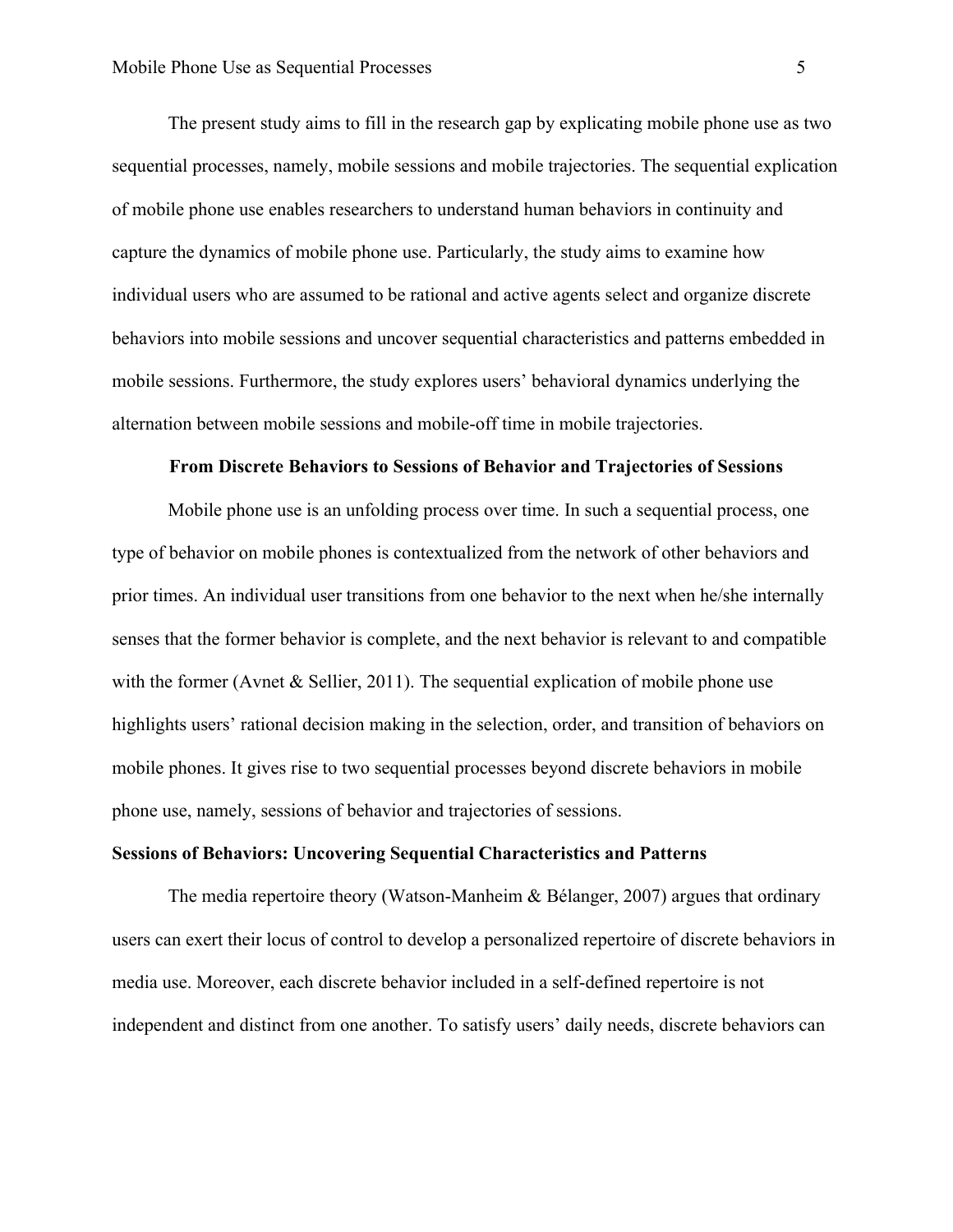be organized into a consecutive uninterrupted sequence of behaviors, which has been conceptualized as mobile sessions in empirical studies (Zhu et al., 2018).

Mobile sessions can possess different characteristics and demonstrate various patterns. Some sessions can include various consecutive behaviors with either complementary or redundant functions (Stephens et al., 2008; Bélanger & Watson-Manheim, 2006) to complete tasks with varying degrees of complexity in their work or lives. Meanwhile, other sessions can include one discrete behavior to which a user will stick in a certain timespan. Some behaviors embedded in a mobile session can endure, whereas others in the same session can be quite ephemeral. Uncovering sequential characteristics underlying mobile sessions is the first research question (RQ1) of this study.

Particularly, the following sequential characteristics, which are fundamentally important in the empirical understanding of sequential processes, are considered: duration, repertoire size, and order and transition. *Duration* is the most intuitive characteristic of mobile sessions and the most widely studied characteristic of mobile phone use in empirical research. In mobile sessions, duration refers to the time length of an overall session as well as the time length of specific behaviors in a session. *Repertoire size* refers to the number of discrete behaviors included in mobile sessions adopted by a user. Few users allocate their time to consume all available behaviors on mobile phones. Instead, most users develop a subset of behaviors out of available options and only engage with behaviors included in this subset (Watson-Manheim & Bélanger, 2007; Taneja et al., 2012). Users can differ in the size of their behavioral repertoires.

*Order and transition* among discrete behaviors in mobile sessions address questions on how mobile sessions initiate, develop, or terminate over time. Initiating behaviors in mobile sessions are important in communication research because they provide fundamental information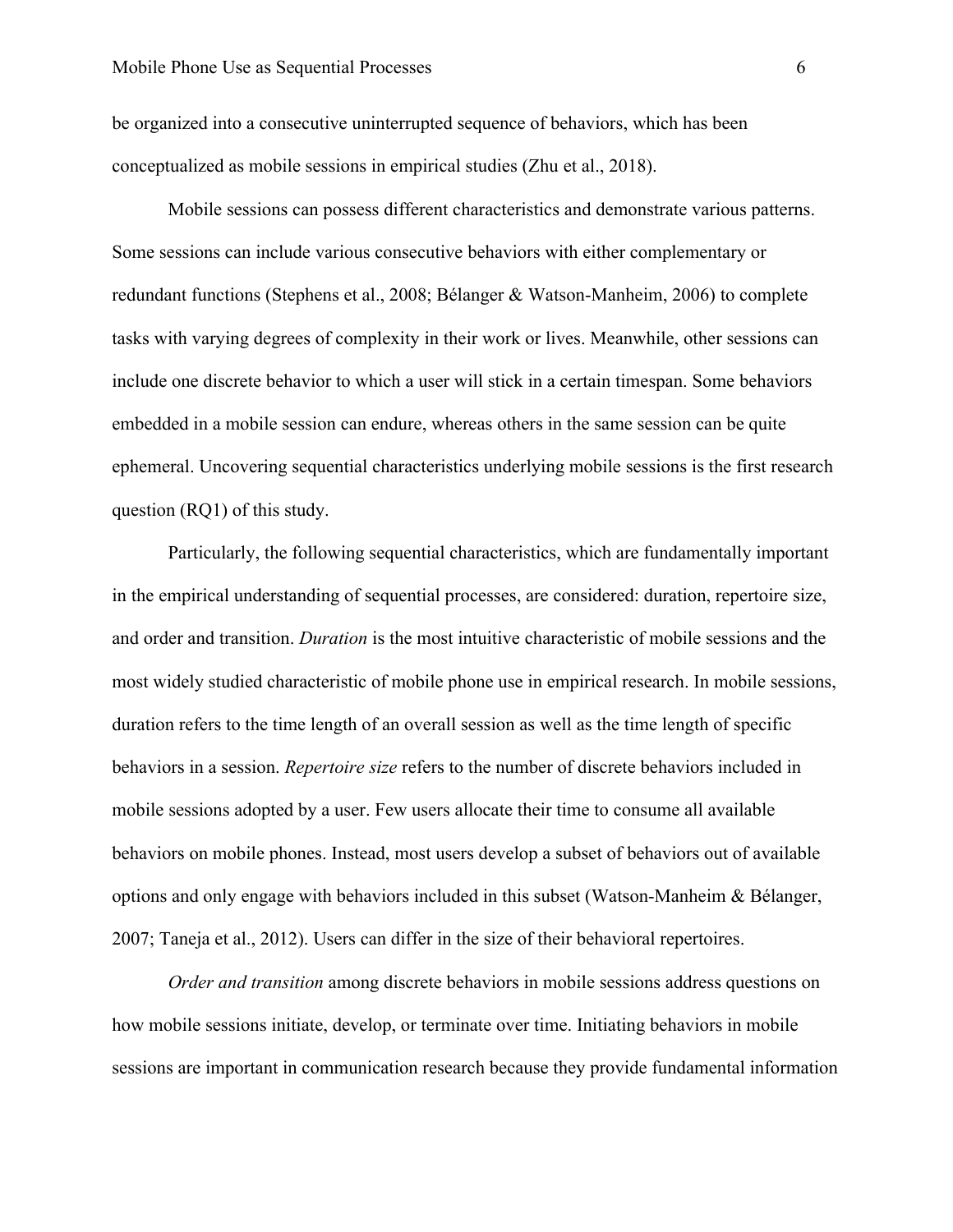about the driving forces underlying mobile phone use. Moreover, the transition between discrete behaviors in mobile sessions reflects the perceived compatibility or complementarity among multiple discrete behaviors, thereby enabling ordinary users to combine multiple behaviors into one complete session. According to previous studies on the combinatorial use of communicative media (Bélanger & Watson-Manheim, 2006) and ICTs (Stephens, 2007), two types of transitions can exist in mobile sessions: assortative and disassortative transitions. The former refers to a transition originating from and terminating on the same type of behavior in mobile sessions, whereas the latter refers to a transition originating from one type of behavior (e.g., texting) and terminating on another type of behavior (e.g., search) in mobile sessions. The present study aims to discover which initiating behavior is likely to occur in mobile phone use and which types of transition are popular in mobile sessions.

Furthermore, detecting any patterns underlying the selection, order, and transition of discrete behaviors in mobile sessions as a whole is theoretically desirable. The question regarding patterns focuses on global similarities to establish sequential typologies of mobile sessions for mobile phone users. In prior studies, the theoretical sequentiality of mobile phone use has been reconciled with the nonsequential measurements, such as the duration and frequency of mobile phone use. The consideration of the sequential order of human behaviors on mobile phones can provide an additional level of information on whatever behavior is being observed, a level that is inaccessible to a nonsequential perspective (Bakeman & Gottman, 1986). Therefore, the second research question (RQ2) in this study aims to uncover sequential patterns in mobile sessions initiated and generated by ordinary users of mobile phones.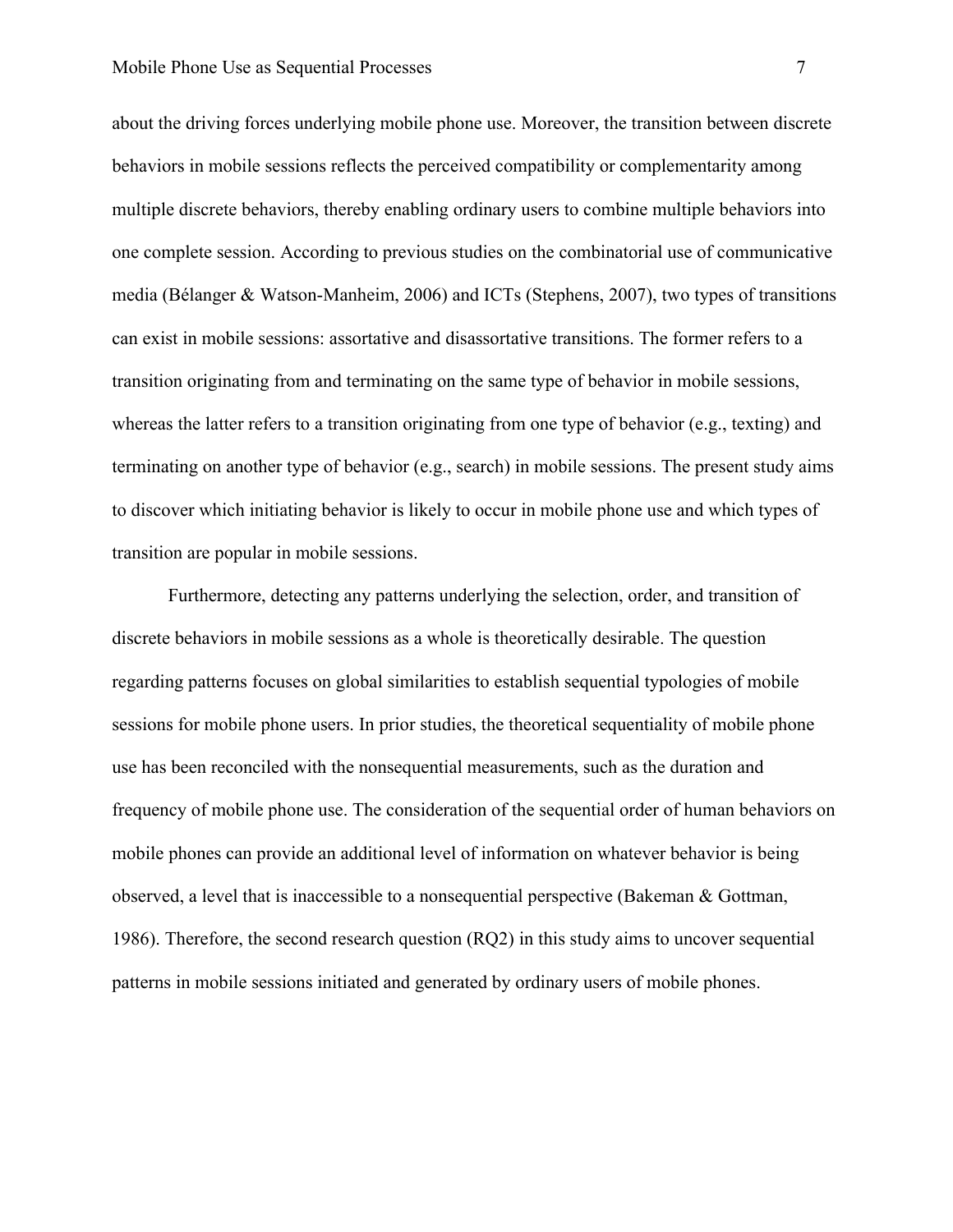## **Mobile Trajectories: Understanding Behavioral Dynamics in Mobile Phone Use**

Individual mobile sessions can be regarded as paced, meaningful, and high-order sequences of events (Ancona et al., 2001a). It can be organized into a high-order sequential process in mobile phone use, namely, trajectories of mobile sessions (referred to as *mobile trajectories* hereinafter). Mobile trajectories amalgamate mobile sessions adopted by a user with their interposing mobile-off time into one sequential process. It offers a distinct perspective, that is, mobile re-engagement focusing on the alternation between mobile-off time and mobile sessions, to understand behavioral dynamics in mobile phone use.

Instead of being fully hooked with mobile phones in their daily lives, most ordinary users alternate between mobile-off time and mobile sessions. They withdraw themselves from mobile sessions and engage in other activities at a certain time period. Then, they withdraw from their mobile-off time and re-engage with their mobile phones. Mobile phone users are expected to develop various mobile re-engagement patterns at different time windows in a day to cope with their private and public affairs, and these patterns can fairly represent how individual users organize their private and public time (Zerubavel, 1979) in the new mobile age.

The presence of mobile-off time in mobile trajectories and the sequential nature of mobile trajectories provide a broad perspective in understanding mobile phone use. Such perspective goes beyond mobile phones *per se* and contextualize mobile phone use with other mobile-off behaviors. Not only can it convey important information on the behavioral dynamics of mobile phone use but also unveil important characteristics about mobile temporality. Mobile temporality is a new type of temporality in human society concerned with the conventions that govern the way by which time is organized and constructed during the use of mobile phones and with how mobile phone use is embedded into everyday lives (Green, 2002).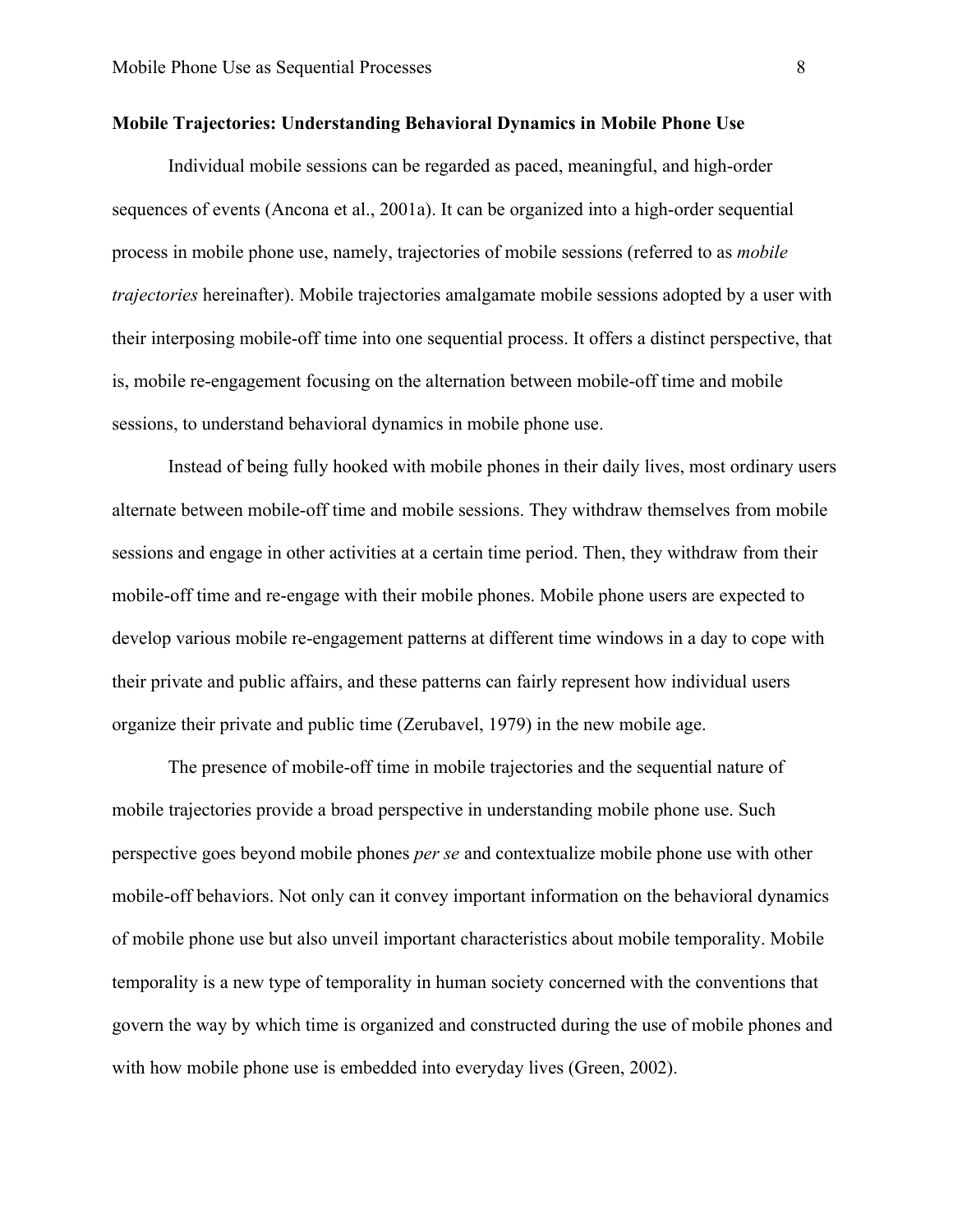Mobile re-engagement as an indicator of behavioral dynamics of mobile phone use evolves over time and varies among users with different characteristics. In other words, *intraindividual change* and *interindividual differences* are available on mobile re-engagement. Existing empirical studies have focused on understanding the interindividual differences on mobile phone use; in these studies, the interindividual mean score on mobile phone use has been interpreted as a user's trait score, and the intraindividual variability around the mean over time has been either completely unmeasured or assumed to be random (Wang, Hamaker, & Bergeman, 2012). However, user behavior can spontaneously or reactively change over time even if all external stimuli are held constant. The intraindividual change of mobile phone use over time carries important information on how individuals differ from one another (Bem & Allen, 1974). This information must then be interpreted within a broad framework of interindividual and contextual differences (Ram & Gerstorf, 2009). The third research question of the study (RQ3) is to examine the intraindividual change and interindividual differences on the mobile re-engagement embedded in mobile trajectories.

#### **Research Methods**

Data are collected from a representative panel of approximately 2,500 users in Hong Kong. The study is approved by the Human Subjects Ethics Committee at City University of Hong Kong. Users in the panel are recruited by a marketing research firm for local media organizations. The observation period starts from July 2016 to November 2016. At the beginning of the observation period, user demographic characteristics, namely, gender, age group, education level, and occupation, are collected via an online survey. An on-phone meter is installed on the Android and iOS mobile phones of the enrolled users. The users are informed about and agree to the tracking and subsequent analyses of mobile app uses under anonymity.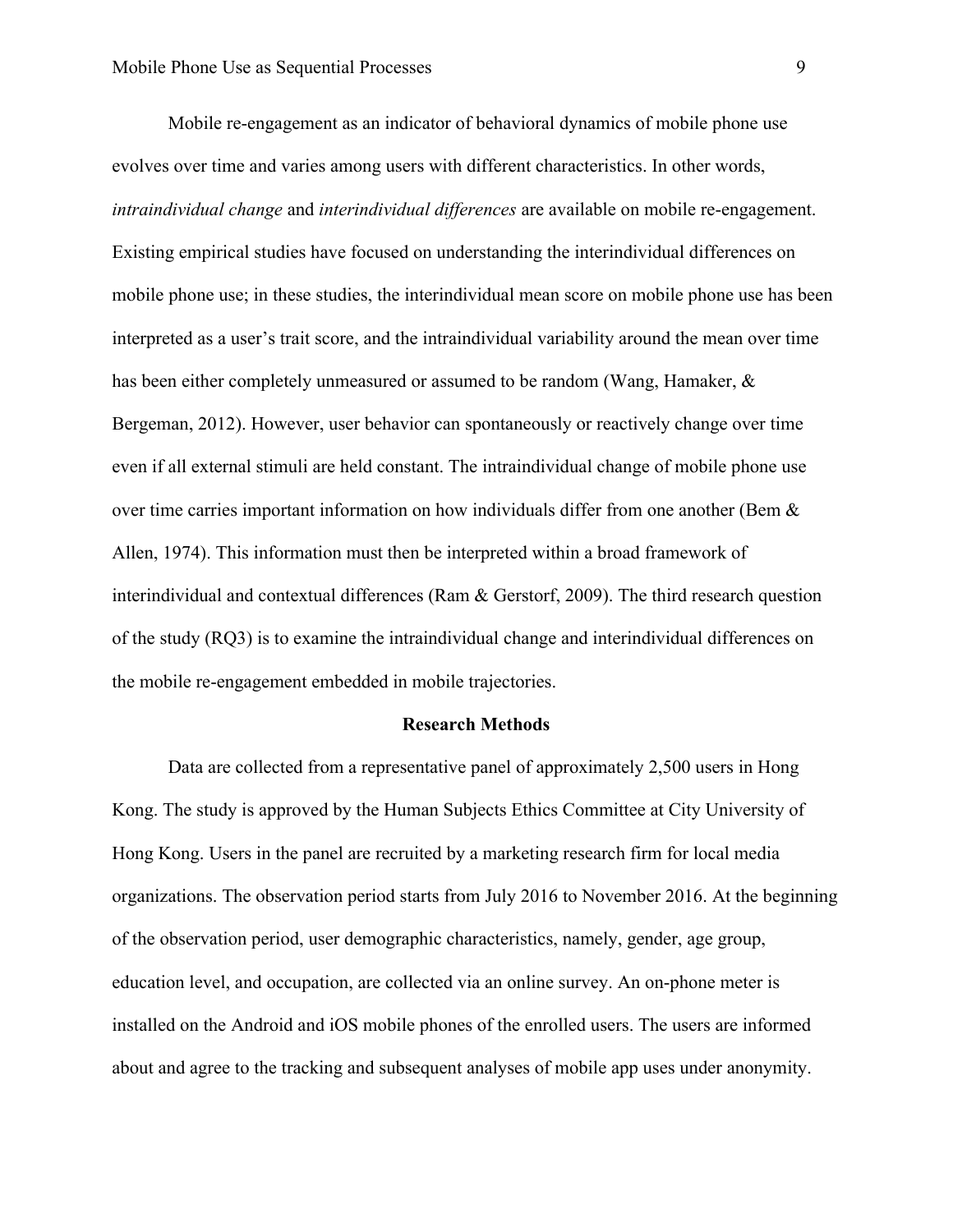This meter passively tracks the use of mobile applications (referred to as *apps* hereinafter). The meters only track the use of the active apps on screen and filter the others running in the background. The meters record the start and end time of the use of each active app on mobile phones. However, the meters do not record if the use of an app is triggered by user-customized notifications on mobile phones or not. During the five-month observation period, all users in the panel generate approximately 11.5 million records of discrete app use.

All personally identifiable information about the users and the specific name of all mobile apps are removed to protect user privacy. The generic category of each app is available and provides the basis to examine sequential characteristics and patterns in mobile phone use. A total of 20 generic categories of mobile apps are included in the study: Communication, e-Commerce, Education, Email, Entertainment, Fashion, Finance, Games, Lifestyle, Music, News/Information (labeled *News* hereinafter), Photo, Search, Social Network Sites (referred to *SNS* hereinafter), Texting, Tools, Travel, Video, Web, and Miscellaneous (referred to as *Misc* hereinafter). Gender is measured as a dichotomous variable. The reported actual age is recoded into five age groups (i.e., 18-20, 21-30, 31-40, 41-50, and 51-64). Education level is measured as an ordinal variable with six categories, which are collapsed into three levels (i.e., low, medium, and high). Occupation is measured as a discrete variable with six categories: managers, professionals, clerks, workers, students, and unemployed.

An individualized approach is used for all the data processing and analysis of the study, including the construction of mobile sessions, detection of sequential patterns, and analysis of mobile re-engagement. Mobile sessions are constructed from the original records of discrete app use with the inter-app interval as a threshold. The inter-app interval (Barabasi, 2005) refers to the elapsed time between two consecutive app uses. An individualized threshold, which is the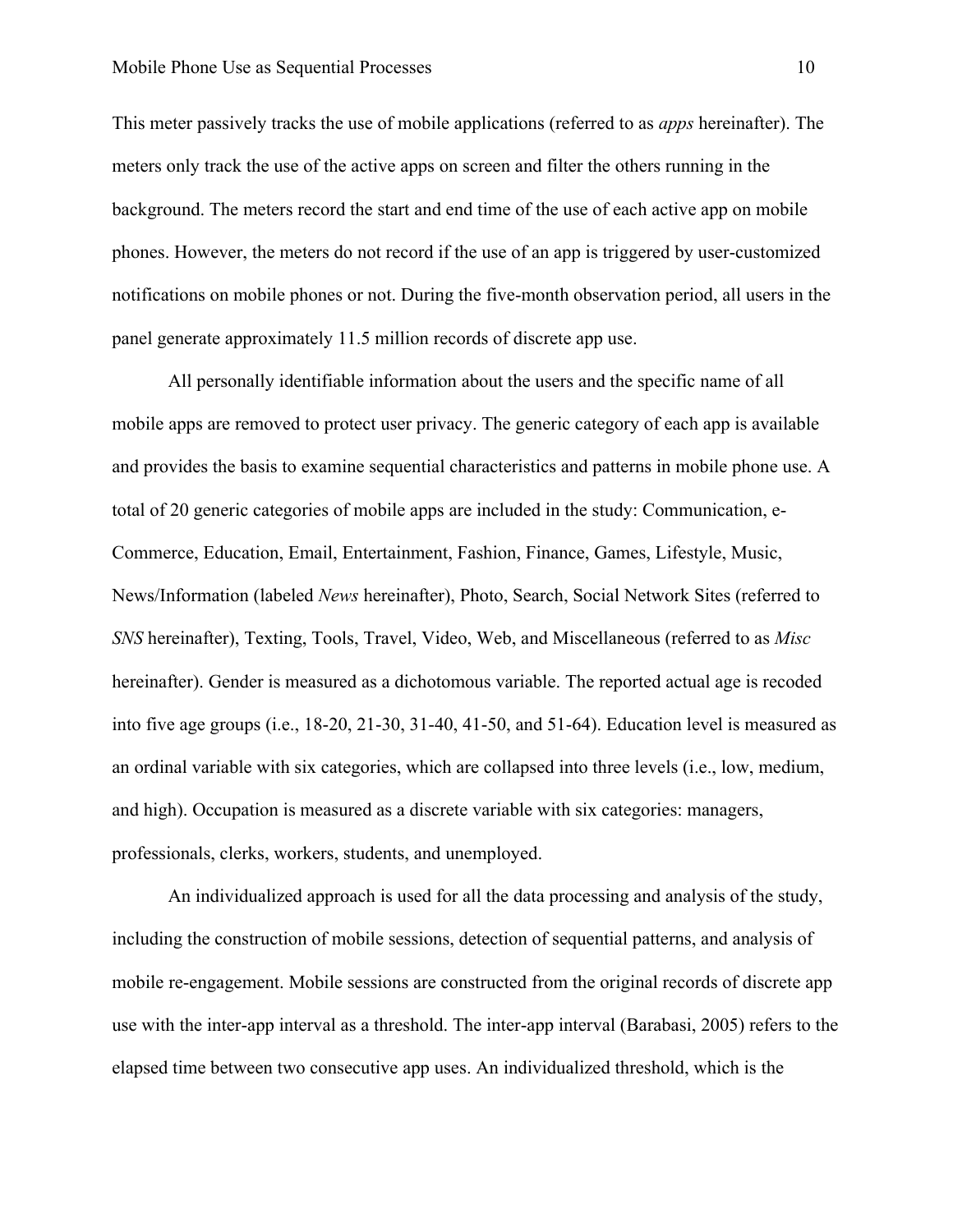median score of a user's inter-app intervals, is adopted for each user. If the inter-app interval is smaller than the median inter-app interval of a user, then the two apps are grouped into a mobile session; otherwise, they are assigned to two distinct sessions. In total, 5.5 million mobile sessions are constructed out of the 11.5 million records of discrete app use. Among the 5.5 million mobile sessions, 3.7 million (67%) are solo-app sessions, which involve the one-time (56%) and repeated (11%) use of one app category in a session. Meanwhile, the remaining 1.8 million (33%) are multi-app sessions referring to a sequential array of at least two app categories in a session. The time spent on solo-app mobile sessions only accounts for 31% of the total mobile time. Meanwhile, the remaining 69% is allocated to multi-app mobile sessions.

Second, the multi-app mobile sessions of each user are aligned to detect sequential patterns underlying multi-app sessions. Particularly, the similarity between multi-app mobile sessions is estimated for each user on the basis of a pairwise sequence comparison technique called optimal matching analysis between sequences of spells (Studer & Ritschard, 2016). Then, *k*-medoid cluster analysis (Kaufman & Rousseeuw, 1987) is conducted on the similarity matrix to cluster the multi-app sessions adopted by a user into *k* clusters. The clustering analysis yields at least two clusters of mobile sessions for each user. In each cluster of multi-app sessions, a medoid session, whose average dissimilarity from all other sessions in the cluster is minimal, is identified. The medoid session is considered representative of all other sessions in a cluster. The medoid sessions of each user are then pooled together, thereby leading to a collection of 2,203 medoid sessions. These 2,203 medoid sessions are used as a measure of sequential patterns underlying the 1.8 million multi-app mobile sessions of all users. Similarity matrix estimation is implemented with TraMineR package (Gabadinho et al., 2011) in R. The *k*-medoid cluster analysis is implemented with WeightedCluster package (Studer, 2017) in R.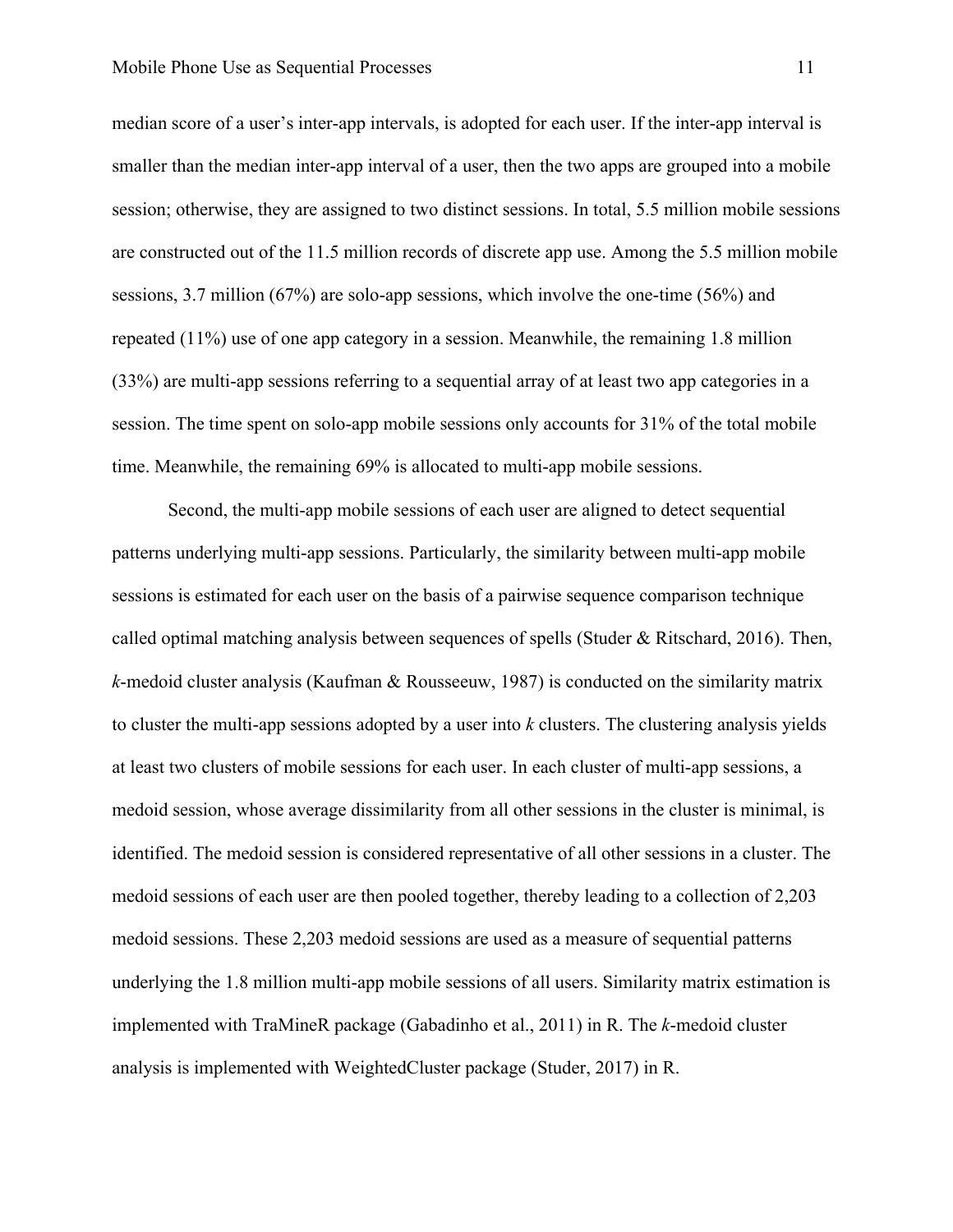Third, the solo-app mobile sessions and medoid multi-app mobile sessions adopted by a user in a specific timespan are ordered and concatenated with the interposing mobile-off time into a mobile trajectory. Mobile re-engagement is measured as the probability to switch at a given position from *si*(i.e., mobile-off time) to *s<sup>j</sup>* (i.e., a mobile session) in a set of mobile trajectories in a certain timespan. The switch rate  $p(s_j|s_i)$  between states  $s_i$  and  $s_j$  is calculated as

$$
p(s_j|s_i) = \frac{\sum_{t=1}^{L-1} n_{t,t+1}(s_i,s_j)}{\sum_{t=1}^{L-1} n_t(s_i)},
$$

where  $n_t(s_i)$  refers to the number of mobile trajectories that do not end in *t* with state  $s_i$  at position *t*, and  $n_{t,t+1}(s_i, s_j)$  is the number of mobile trajectories with state  $s_i$  at position *t* and state  $s_i$  at position  $t+1$ . *L* is the maximal observed length of all mobile trajectories in a timespan. The possible value of mobile re-engagement ranges from 0 to 1.

Linear mixed modeling is performed to unravel the intraindividual change and interindividual differences on mobile re-engagement. To examine the intraindividual change in mobile trajectories, the 24-hour cycle is divided into five timespans: *small hours* (0–07:59), *morning hours* (08:00–11:59), *midday hours* (12:00–13:59), *afternoon hours* (14:00–17:59), and *evening hours* (18:00–23:59). Small and evening hours are considered as private time and morning and afternoon hours are considered as public time. Midday hours are considered as middle ground between private time and public time. One type of intraindividual change, namely, circadian rhythm, and four interindividual differences, namely, gender, age group, education level, and occupation, are considered in the model. Linear mixed modeling is implemented with lme4 package (Bates et al., 2014) in R.

#### **Analytical Findings**

Analytical findings are organized as follows: First, sequential characteristics in mobile phone use are reported by analyzing 5.5 million constructed mobile sessions. Then, sequential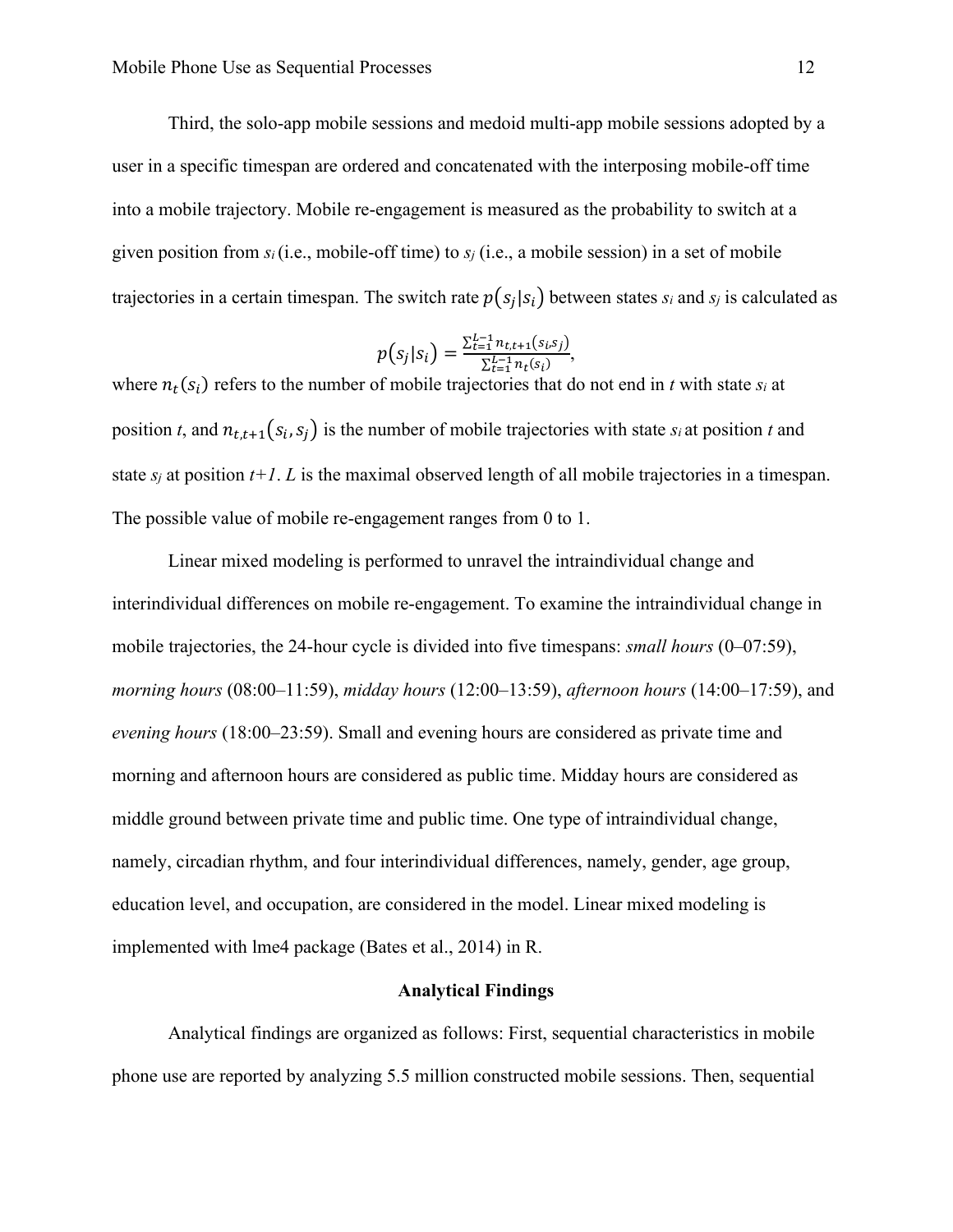patterns underlying multi-app mobile sessions are described by analyzing 2,203 medoid sessions. Finally, the intraindividual change and interindividual differences on mobile re-engagement are presented.

### **Characterizing Mobile Sessions: Duration, Repertoire Size, Order and Transition**

On average, a user engages in 47 mobile sessions per day (*Mdn* = 37, *SD* = 45). The average duration of mobile sessions is 262 seconds  $(Mdn = 74$  seconds,  $SD = 562$ ). The session duration is positively correlated with the number of transitions in mobile sessions ( $r = 0.54$ ,  $p <$ 0.001). As the use of each app category is now embedded in a mobile session, app-specific durations are found to be correlated with the number of transitions in mobile sessions. For most of the app categories, their app-specific duration in a mobile session is negatively correlated with the number of transitions in the session. However, in the music app, the durations within a session are positively correlated with the number of transitions in the session.

The average repertoire size in mobile phone use is  $15 (Mdn = 15, SD = 4)$ . In other words, individual users of mobile phones adopt 15 categories of mobile apps on average. Less than 1% of the users are omnivorous users who exhaust all 20 app categories in their behavioral repertoire. Meanwhile, approximately 10% are highly selective users who include less than 10 app categories in their repertoire.

Users prefer to launch a multi-app mobile session with Communication, Tools, SNS, and Search apps. Approximately 34.7% of the initiating apps in multi-app sessions are Communication, followed by Tools (15.7%), SNS (12.3%), and Search (6.9%). The second unique app after the initiating app in multi-app sessions is dominated by SNS (25.2%), Communication (18.8%), Search (13.7%), and Tools (9.3%). In solo-app sessions, the top five are Communication (16.3%), Tools (10.2%), SNS (9.4%), Games (5.6%), and Search (5.2%).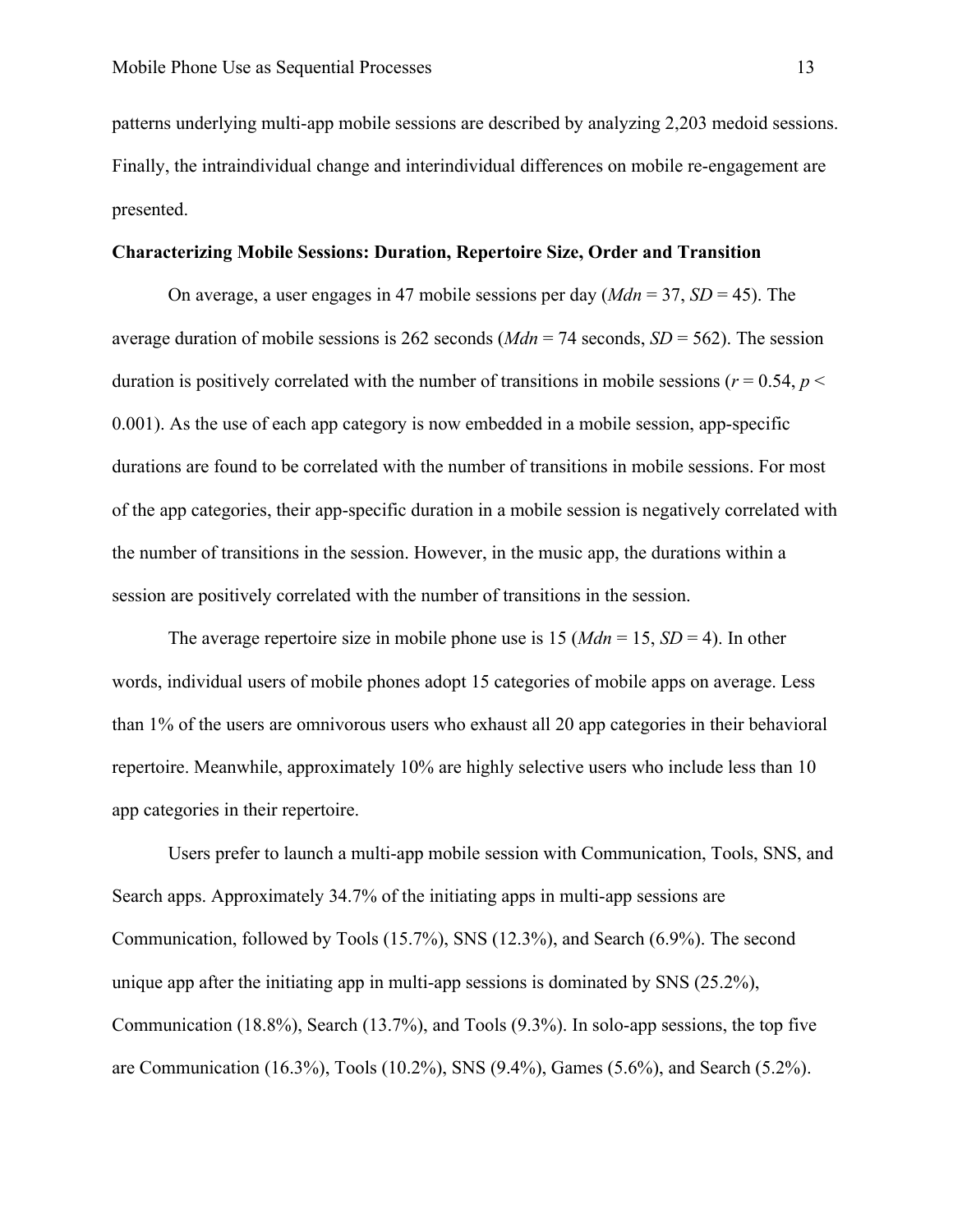The average number of transitions in mobile sessions is  $1 (SD = 2)$ . In mobile sessions, assortative transitions substantially outweigh disassortative ones. On average, the top five app categories with the greatest assortative transition rates are Games, SNS, Search, Communication, and Video. The most frequently occurring disassortative transitions in mobile sessions are Email  $\rightarrow$  Search, Texting  $\rightarrow$  Communication, Texting  $\rightarrow$  SNS, Photo  $\rightarrow$  Communication, and Texting  $\rightarrow$  Tools. In disassortative transitions, the top five app categories with the greatest outgoing rates are Search, Tools, Entertainment, SNS, and Communication. Meanwhile, the top five app categories with the greatest incoming rates are Tools, Communication, Search, SNS, and Games.

# **Mapping Sequential Patterns underlying Multi-app Mobile Sessions**

Out of the 1.8 million multi-app mobile sessions generated by all users during the observation period, 2,203 sequential patterns are extracted. The distribution of the sequential patterns is highly skewed with the top 30 sequential patterns representing 50% of the 1.8 million multi-app sessions. As shown in Figure 1, the top 30 sequential patterns differ in their overall durations, component apps, and duration and order of each component app. Only seven categories of apps, namely, Communication, Email, Games, News, Search, SNS, and Tools, are included in the top 30 sequential patterns, except for Misc, although 20 categories of apps are available for users to select and combine.

# [Figure 1 about here]

"Communication and SNS" and "Communication and Tools" are the most popular app pairs combined by mobile phone users. As shown in Figure 1, among the top 10 sequential patterns, four patterns are an array of Communication and SNS apps, and another four patterns are an array of Communication and Tools apps. Search is included in seven popular sequential patterns in which a Search app follows the use of other app categories, such as Communication,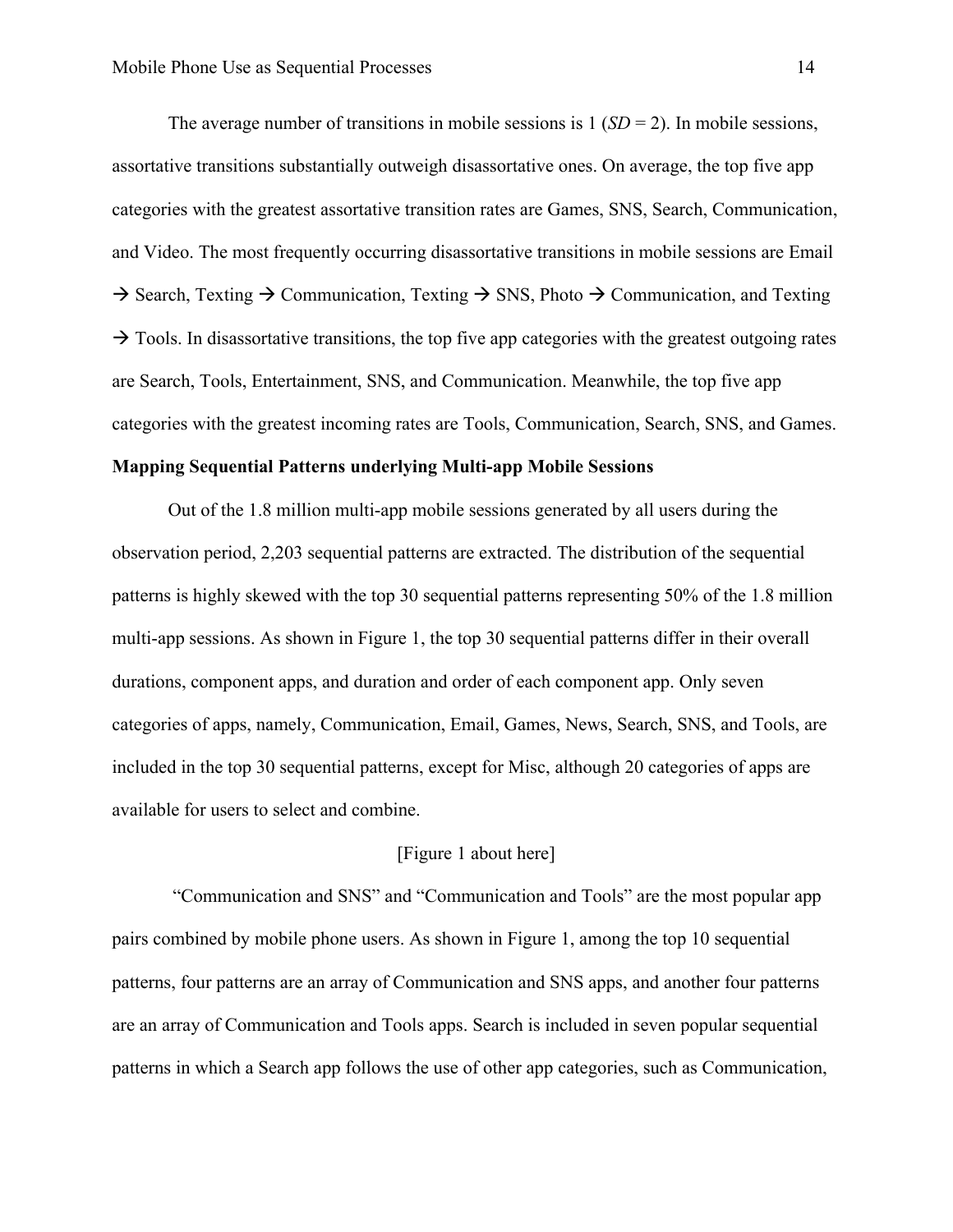SNS, Tools, and Email. The Games app is incorporated in five popular sequential patterns. It is heavily used in combination with a light use of another app category. The News app is used heavily following a light use of Communication in the top  $16<sup>th</sup>$  sequential pattern. Meanwhile, Email is used lightly, followed by a heavy use of Search in the top  $22<sup>nd</sup>$  pattern.

Some differences on the popular sequential patterns can be observed across gender and age groups, as depicted in Figures 2 and 3 respectively. Among the top 10 popular sequential patterns, male users have two patterns terminating with a heavy use of the Games app, which originates from a short use of the Communication and Tools apps, respectively. Female users do not have any sequential patterns including the Games app among their top ten patterns. However, female users have two sequential patterns that originate from an SNS app and terminate with a Communication app. By contrast, male users do not have any sequential patterns starting with an SNS app among their top 10 sequential patterns.

# [Figure 2 and Figure 3 about here]

Among the top 10 popular sequential patterns, young users (i.e., 18–20, 21–30, and 31– 40) have a pattern with two transitions, that is, starting and ending with a light use of a Communication app, including a heavy use of SNS in the middle. Meanwhile, old users (i.e., 41– 50 and 51–64) do not have such a pattern. Users in the age groups of 21–30 and 31–40 have one sequential pattern, that is, starting with a light use of a Communication app and ending with a heavy use of a Games app. Meanwhile, users in the other three age groups do not have any patterns with the Games app included among the top 10 popular patterns. Users in the age group of 41–50 have a sequential pattern starting with a light use of an Email app and ending with a heavy use of a Search app. Users in the oldest age group (i.e., 51–64) have two sequential patterns that do not occur in the top 10 patterns among users in the other four age groups: one is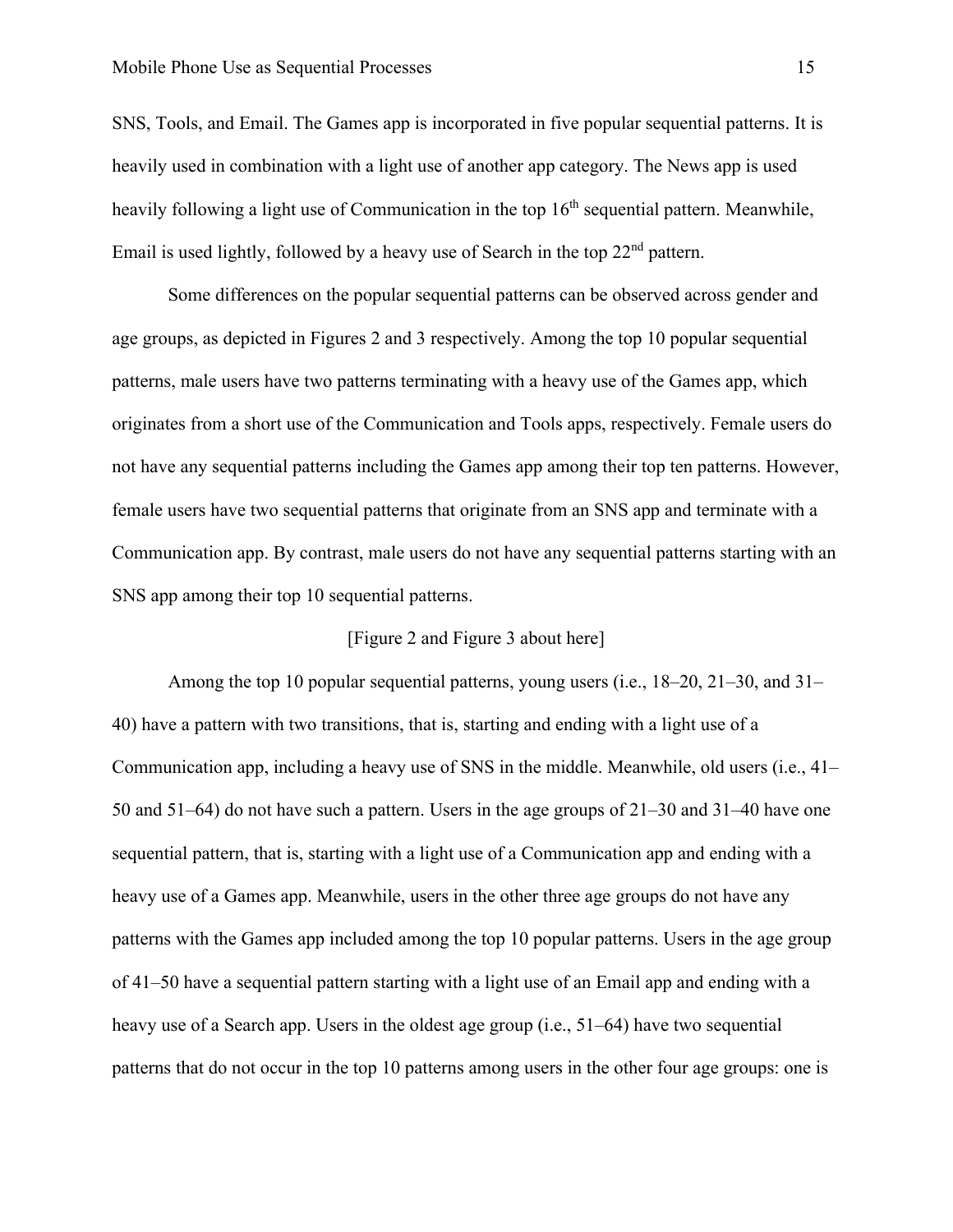a sequential pattern originating with a light use of a Communication app and terminating with a heavy use of a News app and the other one starting and ending with a Video app, with use of an Entertainment app in between.

## **Intraindividual Change and Interindividual Differences on Mobile Re-engagement**

The circadian rhythm of mobile re-engagement demonstrates an inverse U shape. Users have the lowest re-engagement rate during the small hours. This rate shows an upward trend in the morning hours and reaches the daily peak in the midday hours. Then, the mobile reengagement rate displays a downward trend in the afternoon hours and further decreases in the evening hours.

Males do not differ significantly from females on their re-engagement rates. Nonetheless, the rate of mobile phone re-engagement among younger users is higher than that of the older users. Users in the two youngest age groups  $(18–20 \text{ and } 21–30)$  have the greatest re-engagement rate, followed by those in the age groups of 31–40, 41–50, and 51–64. Users with medium education level have the greatest re-engagement rate. Meanwhile, users with high education level do not differ significantly from those with low education level in terms of their re-engagement rate. The effect of occupation on mobile re-engagement is reported in the Online Supplement.

# [Figure 4 about here]

The circadian rhythm of mobile re-engagement rate significantly varies across gender, age groups, and education levels, as shown in Figure 4. Male users have greater mobile reengagement rate compared with female users in the morning and evening hours. Nonetheless, male and female users do not differ significantly from one another in the small, midday, and afternoon hours. During small hours, users with low education level outperform users with medium and high education level in their mobile re-engagement rates. Nevertheless, in the other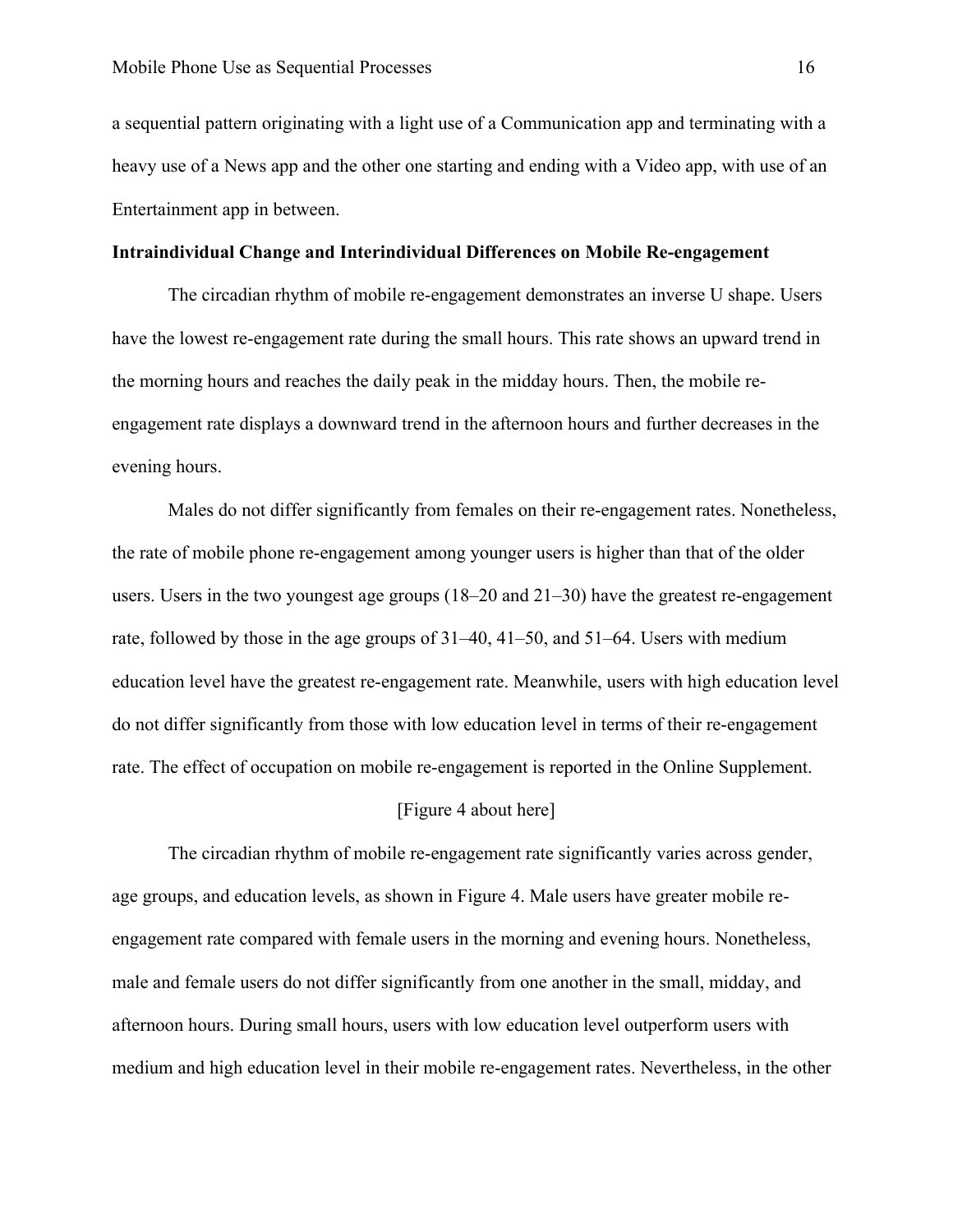four timespans, users with medium education level have the greatest re-engagement rate, followed by users with high and low education level.

Users in the five age groups demonstrate a consistent inverse U shape in the circadian rhythms of mobile re-engagement rates. Younger users (i.e., 18–20 and 21–30) have significantly greater mobile re-engagement rates compared with older users (i.e., 41–50 and 51–64) in all five timespans. However, some significant and subtle differences across age groups can be observed. First, the difference on mobile re-engagement among the users of the five age groups during small hours is the smallest and becomes greater with the unfolding of time in a day. The difference reaches the maximum during evening hours when users in all five age groups differ significantly from one another in terms of their re-engagement rate. During the evening hours, the youngest users have the greatest re-engagement rate, whereas the oldest users have the lowest. Second, middle-aged users (i.e., 31–40) demonstrate a substantial change on their mobile re-engagement rates across five timespans of a day. In small hours, middle-aged users have a significantly lower re-engagement rate compared with the two younger groups but greater reengagement rate compared with the two older groups. In the morning and midday hours, the reengagement rate of middle-aged users increases to a level that is not significantly different than that of the two younger groups. In the afternoon hours, the re-engagement rate of this middleaged group becomes significantly lower than that of the two younger groups. The gap on mobile re-engagement rate between middle-aged and younger users is further widened in evening hours.

#### **Conclusions and Discussion**

This study is among the first studies that have attempted to examine mobile phone use as sequential processes among a representative panel of ordinary users in a society. The sequential explication of mobile phone use, time-stamped behavioral data, and multilevel analytical design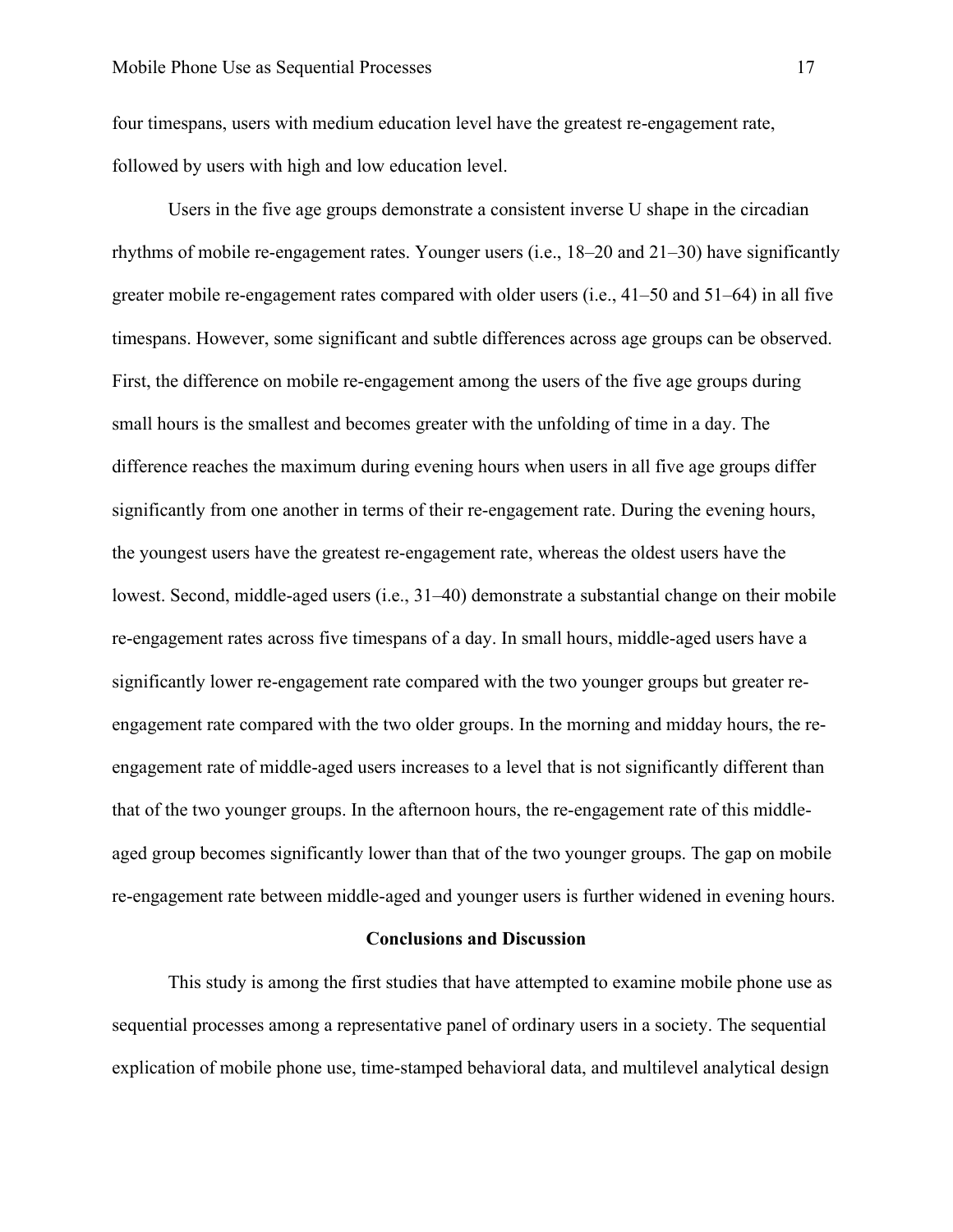### Mobile Phone Use as Sequential Processes 18

used in the study result in some expected and interesting findings. These findings make theoretical and methodological contributions to the literature of media use research and sociology of time research.

First, the study offers fresh and rich insights into the intricate and multiplex behavioral patterns initiated and developed by users in their daily mobile phone use; this study also provides empirical support for and expands the boundaries of existing theories on the combinatorial use of ICTs. Second, this study proposes the sequential explication of mobile phone use that recognizes the inescapability of time and timing in human behavior (Langley et al., 2013). In this manner, this study enables the empirical examination of how mobile phone use is embedded in the daily lives of users, which improves empirical knowledge about mobile temporality substantially. Finally, the study demonstrates the potentials of the sequential perspective as a sharpened lens in observing media use and human communication processes.

# **Beyond Discrete Behaviors: Enriched Understanding of Mobile Phone Use**

The combinatorial use and sequential pairing of ICTs have attracted increasing scholarly attention in the past decade. This study pushes this burgeoning line of research past its current focus on organizational and interpersonal communication toward a wide social context. With behavioral data collected among a representative sample in Hong Kong, the findings of the study provide empirical support to the existence of the combinatorial use of multiple media options in real-life contexts. The study broadens the understanding of how mobile apps can be and are used by ordinary users in a further realistic way (Stephens, 2007). The sequential explication of mobile phone use, which has been rarely explored in prior studies of sequential use of ICTs, drives the understanding of multiplex behavioral patterns on mobile phones into a conceptual terrain of activity, temporal ordering, fluidity, and change (Langley et al., 2013). The initiating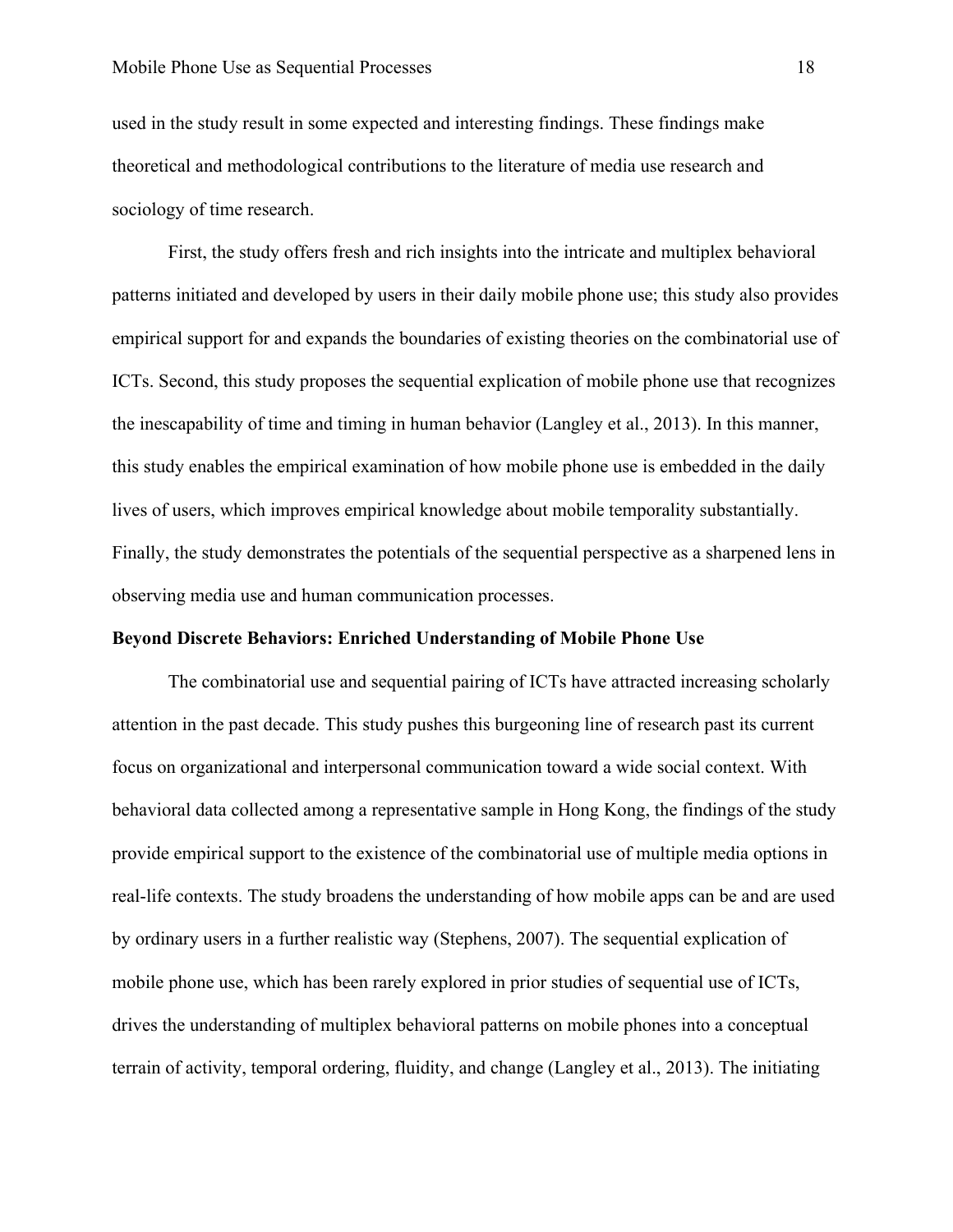apps identified in the study underline that social (i.e., Communication and SNS apps), utilitarian (i.e., Tools app), information (e.g., Search app), and entertainment needs (e.g., Games app) are the major driving forces to launch a mobile session.

The assortative and disassortative transitions between app categories in mobile sessions imply that an enriched understanding of perceived media characteristics should be developed in media use theories, such as the media richness (Daft & Lengel, 1986) and media affordance (Gibson, 1986) theories. Instead of perceiving each discrete medium separately, the findings of this study suggest that the traits or affordances associated with each discrete medium could be remixed or combined in an intended or unintended way by ordinary users to combine discrete media for satisfying their multiplex needs. User-initiated remixture or combination can lead to an exponentially expanding pool of possible traits or affordances associated with a limited number of mobile apps or media options. The top 30 sequential patterns in multi-app mobile sessions built upon a combination of seven app categories (except Misc app category) verify this expansion at the behavioral level.

When users need to enhance a certain type of experience (e.g., pleasure-seeking) in mobile phone use, they will combine the use of apps of the same category (e.g., Games or Video) into a sequence, thereby producing assortative transitions in mobile phone use. When users are faced with a complicated scenario requiring an assembly of multiple apps with various traits or affordances, users will bundle apps of different categories (e.g., Email  $\rightarrow$  Search, Photo  $\rightarrow$ Communication) into a sequence, possibly leading to disassortative transitions in mobile phone use. Future studies can be conducted to go beyond the discreteness framework and investigate empirically how users combine their perceptions about discrete media and how such combinations at a perceptual level will lead to a combinatorial use at a behavioral level.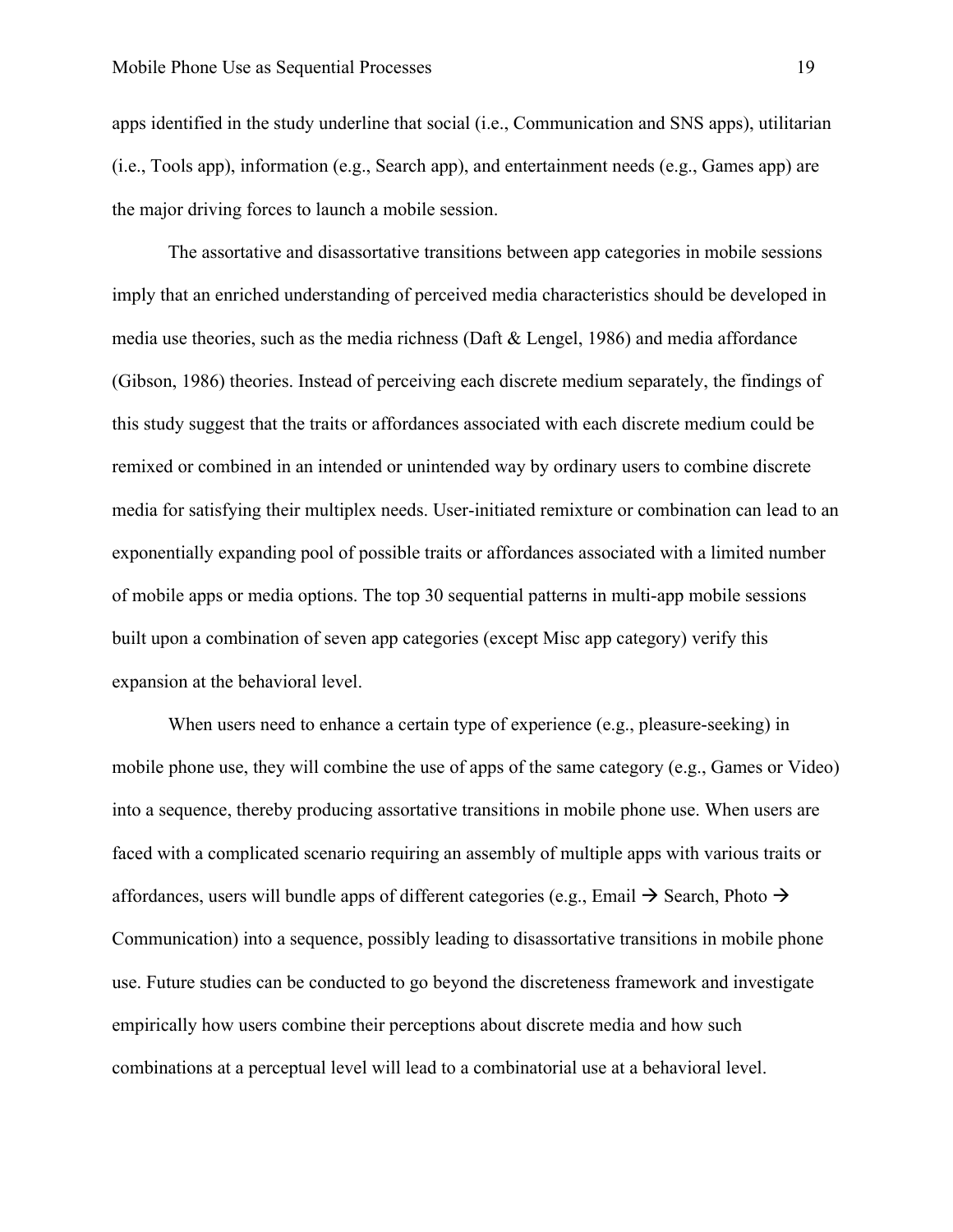Furthermore, this study advances our knowledge about behavioral patterns underlying the combinatorial use of ICTs with a whole-sequence approach. The whole-sequence approach considers each session of sequential use of mobile apps as a whole, rather than as stochastically generated from point to point (Abbott, 1995). It preserves the process nature of mobile phone use well and considers the full spectrum of information incorporated in mobile sessions, such as the total and consecutive time spent on each behavior and the order and transition between different behaviors (Studer & Ritschard, 2016). Both regularity and variations are detected in the sequential use of mobile phones, as evidenced by the skewed distribution of extracted sequential patterns. A small number of patterns are blockbuster sequences, which are popular among most users. Most sequential patterns are niche sequences adopted by a limited number of users. The variation in the sequential use of mobile phones is validated by the observed differences on the sequential patterns between male and female users and among users in different age groups.

Gender difference on sequential patterns of mobile phone use can be explained by the difference in the characteristics between male and female users. On the one hand, male users are more task-oriented and competitive than female users; on the other hand, female users are more socially oriented and assistive than male users (Eagly  $&$  Karau, 1991). Therefore, male users are more inclined to include a heavy use of Games apps in a mobile session compared with female users; meanwhile, female users are more inclined to launch a mobile session with SNS apps compared with male users. Users in the three youngest groups were born after 1980 and had grown up surrounded by technology; as such, they are more comfortable using technology compared with users in the two older groups. Prensky (2001) labelled these younger users as digital natives and older users as digital immigrants. Digital natives are technology savvy and depend on technology as an essential component of their lives. Hence, they are more inclined to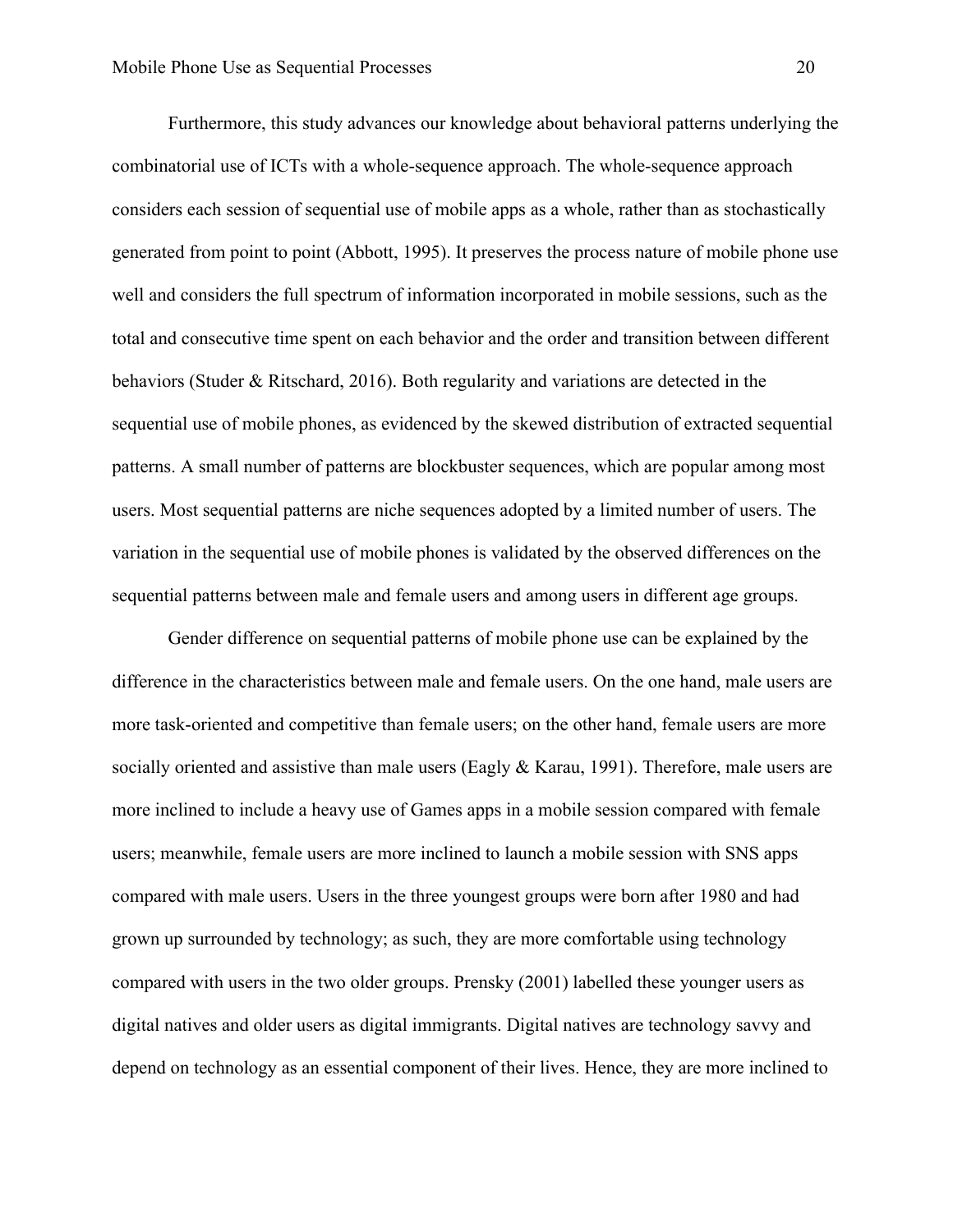embrace Communication and SNS apps into sequential use of mobile phones. Digital immigrants carry over their behavioral legacy in other media platforms to their mobile phone use. Therefore, they are more inclined to incorporate News, Search, and Email apps in their mobile sessions compared with digital natives. The oldest user group (i.e., 51–64) among digital immigrants have more leisure time than users in the other four groups. Such leisure time drives them to develop a sequential pattern that combines Video and Entertainment apps.

## **Homogenized Mobile Temporality and Redefined Temporal Boundaries**

By uncovering the intraindividual change and interindividual differences on mobile reengagement, the study reveals how mobile phone use is built into everyday lives to contribute to the understanding of mobile temporality in two aspects.

# *Homogenization of Mobile Temporality across Social Sectors*

The inverse U-shaped circadian rhythm in mobile re-engagement is robust across individuals with different characteristics, despite some subtle interindividual differences on intraindividual change. The robustness in the circadian rhythms of mobile re-engagement indicates that users across social sectors are quite homogenous in mobile temporality. The homogenization of temporality, which has been observed in empirical studies, is important for the function of a modern, industrialized, and rationalized society (Lewis & Weigert, 1981). It is also a major manifestation of the increasing bureaucratization of social accessibility and professional commitments in modern societies (Zerubavel, 1979). Our study is among the first studies to reveal such homogenization of mobile temporality empirically with behavioral data.

Detecting the homogenization of mobile temporality in Hong Kong is expected due to the high penetration rate of mobile phones. Hong Kong is one of the richest cities in the world with well-developed telecommunication infrastructures. Mobile cellular and the Internet have been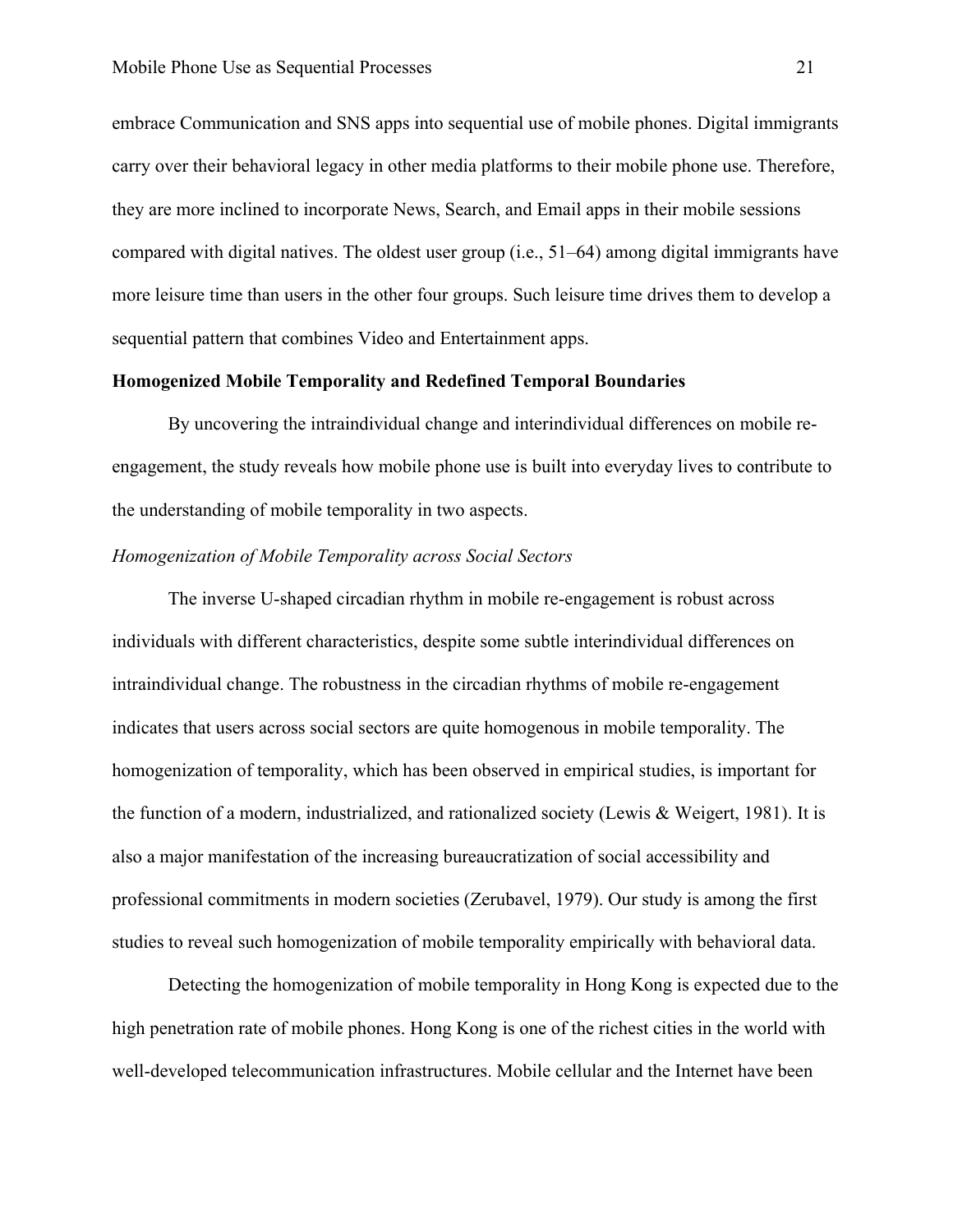widely adopted in Hong Kong, whose penetration rates were 250% for mobile cellular in 2017 and 87% for Internet in 2018 (ITU, 2018). Approximately 98% of all Internet users in Hong Kong go online via mobile devices (ITU, 2018). Mobile phones have been well integrated into most aspects of daily lives in Hong Kong. Therefore, ordinary users at various social sectors in Hong Kong develop homogeneous mobile temporality. Nevertheless, the study cannot uncover how the homogenization of mobile temporality begins to take shape due to the relatively short observation period. Mobile phones and other ICTs continue to reshape temporal experience and collective time consciousness (Nowotny, 1992), either keeping the homogenization of mobile temporality stable for a long period of time or introducing some turbulence to mobile temporality for certain social sectors. Future studies are needed to examine if such homogenization is reproducible in other societies and to understand what individual characteristics and structural factors drive the formation, persistence, and change of such homogenization.

# *Temporal Boundaries between Private and Public Time: Blurred or Redefined?*

Time is "indispensable to the regulation of the social accessibility of modern individuals as well as to the maintenance of the partiality of each of their various social involvements" (Zerubavel, 1979, p. 40). By drawing a boundary between public and private time, individuals can manage their social accessibility and withdraw periodically from their public selves in public time into their private ones in private time. Nevertheless, the "anywhere, anytime" connectivity promised by mobile technologies (Green, 2002) can either blur or break the existing boundary between public and private time and disempower the management of the social accessibility of users (Prasopoulou et al., 2006).

The findings of this study imply that the boundary between private and public time in mobile temporality is conspicuous and redefined rather than blurred. First, the boundary between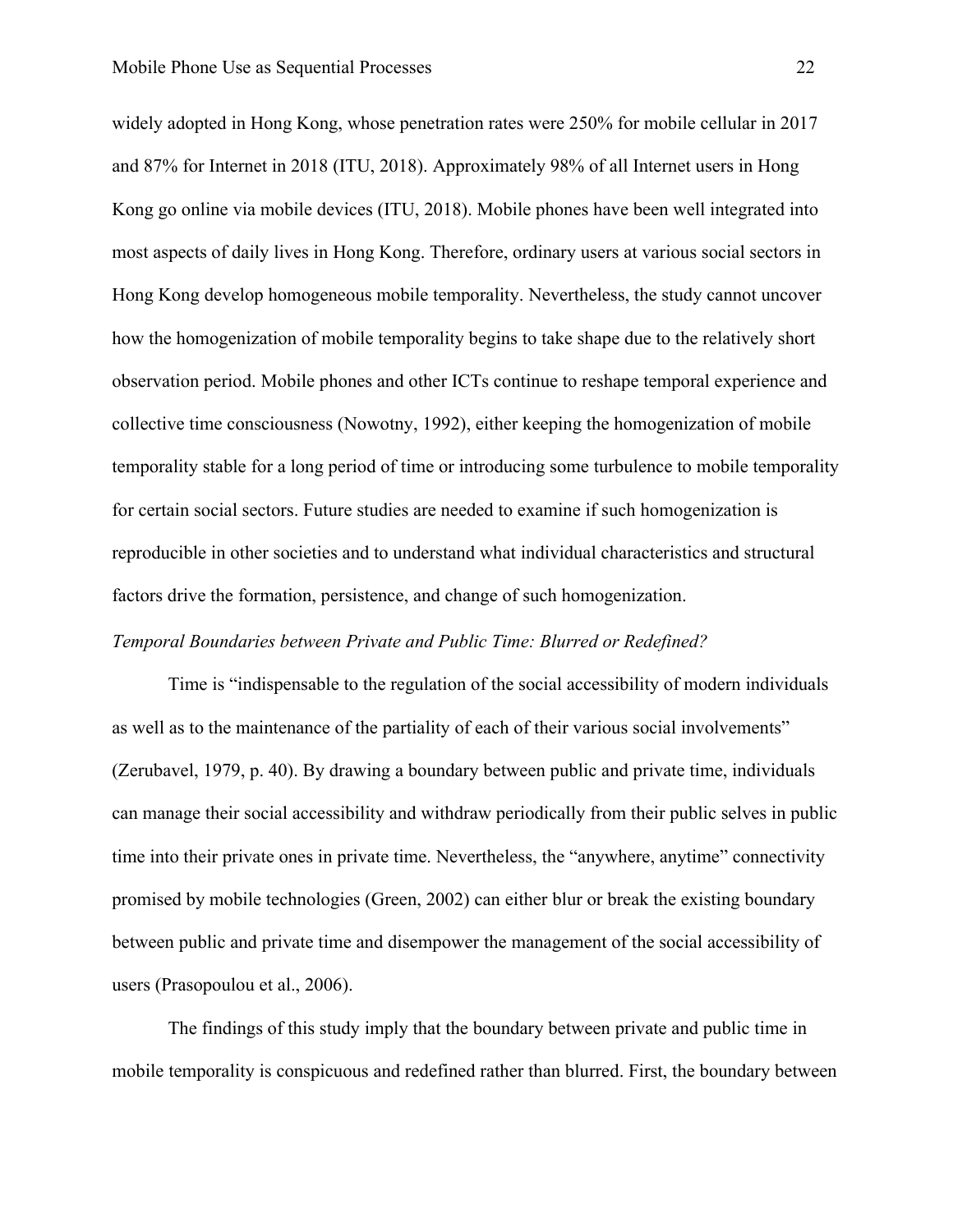public and private time in mobile temporality is clear, as suggested by a noticeable and significant difference on the mobile re-engagement between private (i.e., small and evening hours) and public time (i.e., morning and afternoon hours). Low mobile re-engagement rates during private time indicate that temporal fragmentation caused by mobile phone use is less obvious during private time compared with that during public time. This result is consistent with the classical argument that "users have far more control over their accessibility to other social activities or social agents within private time than outside of it" (Zerubavel, 1979, p. 42).

Moreover, mobile phone users interweave mobile phone use into their existing temporal texture and redefine the boundaries between public and private time by adopting appropriate behavioral patterns of mobile phone use at certain time windows. The redefined temporal boundary is evidenced by the high mobile re-engagement rate during midday hours. To most ordinary users, midday hours are their "banana time" (Roy, 1959) when they can break up the monotony of a day and can temporarily suspend their association with their occupational and other social roles (Zerubavel, 1979). Midday hours can be considered a temporal middle-ground lying in between private and public time. Ordinary users fragment their midday hours into small pieces by alternating frequently between mobile sessions and mobile-off time. The fragmented midday hours suggest that ordinary users consider mobile phones as a punctuation device (Ancona et al., 2001b) to divert from their daily routines. In addition to the difference on mobile re-engagement in private and public time, future studies can compare behavioral complexity in mobile phone use during private and public time to further prove the emergence of a redefined boundary in mobile temporality.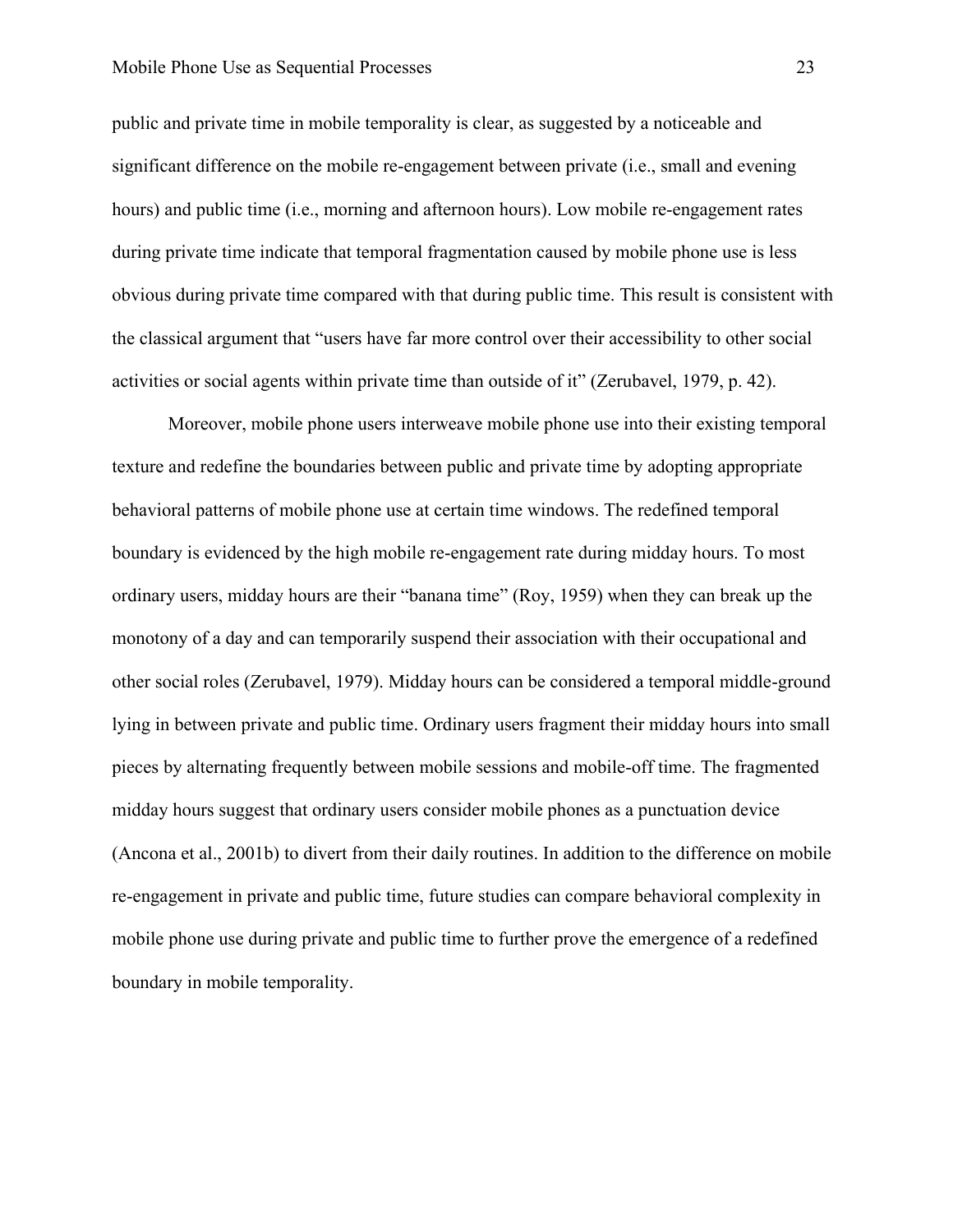## **Methodological Contribution—Sequential Process as a Sharpened Temporal Lens**

Mobile phone use occurs in time and consumes time (Drucker, 1967). Communication researchers have been inclined to understand mobile phone use through a temporal lens by explicitly or implicitly incorporating time into the measurements of mobile phone use in empirical studies. However, time is accepted as commonly understood or as given in communication research (Chaffee, 1991). The taken-for-grantedness of the time concept has permeated into mobile communication research, thereby leading to the dominance of the timebudget approach in measuring mobile phone use. The time-budget approach reduces mobile phone use to a duration or frequency. The general or specific use of mobile phones is examined using this approach. This approach "excludes all other aspects of time that might simultaneously have a bearing on people's lives, and that people relate to, at any one moment" (Adam, 1990, p. 95) and underestimates users' locus of control in their mobile phone use.

The sequential explication of mobile phone use offers a sharpened temporal lens to capture a multidimensional meaning of time (Adam, 1990; Flaherty, 2003). It offers a rich set of temporal dimensions, such as timing, pace, rhythms, and transition (Ancona et al., 2001b), to characterize individuals' mobile phone use. Moreover, mobile phone users are not only *consumers* but also *owners* of their time. They are entitled to bend mobile phones to their own use (Biocca, 1988). Ordinary users will not only budget their time for various behaviors on mobile phones but actively construct their time (Sorokin & Merton, 1937) by generating an individualized repertoire of behaviors and arraying selected behaviors into different sequential processes. The sequential explication of mobile phone use enables communication researchers to recognize users' locus of control in mobile phone use and unveil behavioral patterns based on their socially constructed time. Moreover, such explication, which has been drastically altered by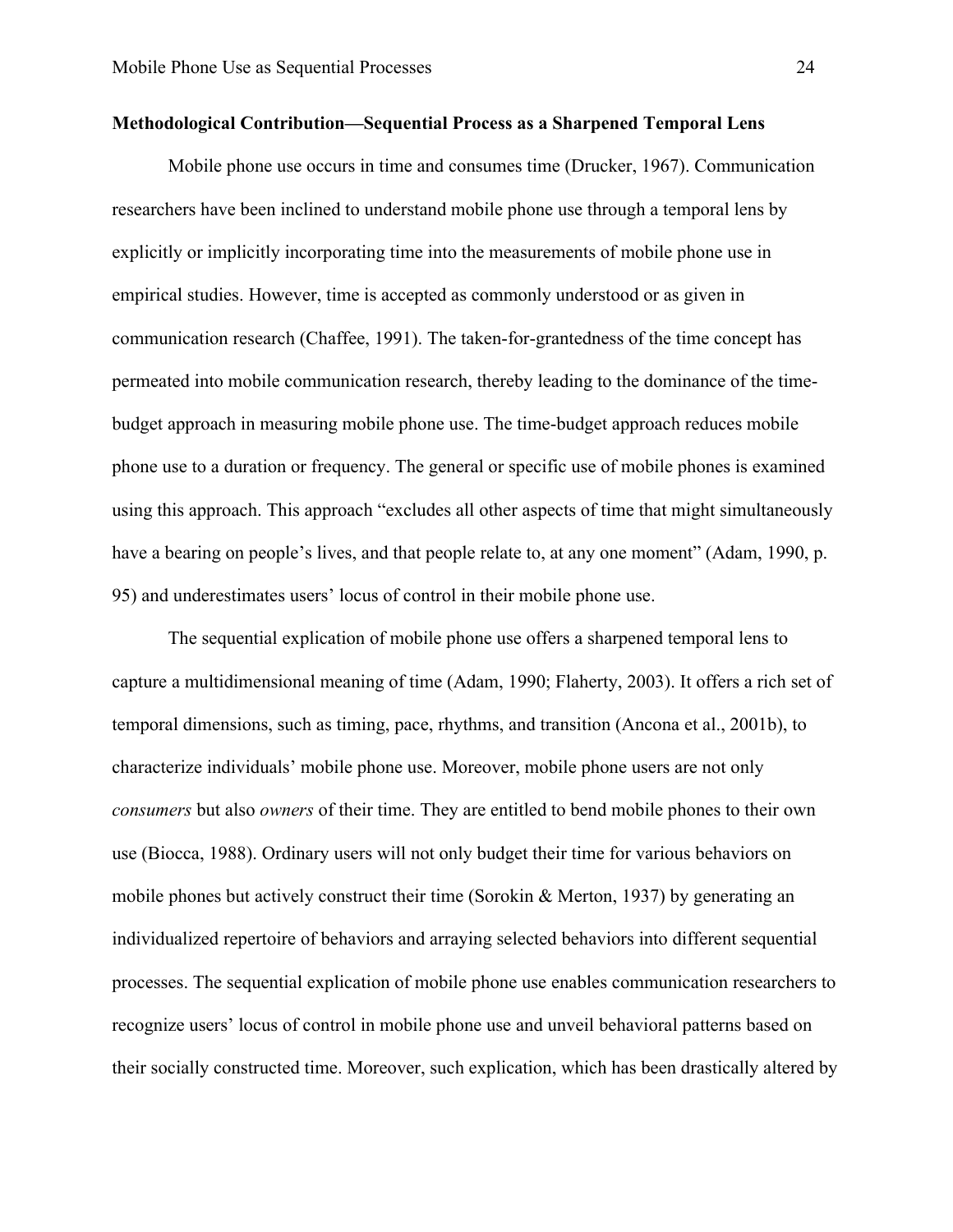fast-developing mobile technologies, empowers communication researchers to develop an updated understanding of the way individuals live, work, communicate, and organize their activities (Orlikowski & Barley, 2001; Stephens, 2007).

# **Limitations and Opportunities for Future Research**

The study has limitations that need to be addressed in future studies. By assuming that mobile phone use is a rational choice guided by controlled psychological processing, the study falls short of addressing the habitual use of mobile phones (Oulasvirta et al., 2011). Future studies with a long observation period can examine which sequential patterns are likely to become a habit. Secondly, the study disregards mobile phone use triggered by user-customized notifications on mobile phones. Future studies can examine how users perceive notification settings on mobile phones and if behavioral patterns triggered by notifications are different from those not triggered by notifications. Thirdly, the study does not consider the concurrent engagement of multiple behaviors. Future studies can examine the concurrent array of multiple behaviors in conjunction with the sequential array of multiple behaviors to provide a comprehensive examination of behavioral patterns in mobile phone use. Although the use of inter-app interval as a threshold to identify mobile sessions has its theoretical and empirical support, cross-validating the approach with alternative approaches, such as the one based on the on–off of screen, is desirable in future research. Moreover, the robustness of the findings in the study is tied to the categorization of individual apps. A certain proportion of apps are categorized into the Miscellaneous category based on the Google Mobile App Categories, which can be further mined with refined app categorization scheme. Future studies with different app categorization schemes are needed to assess the replicability of our findings.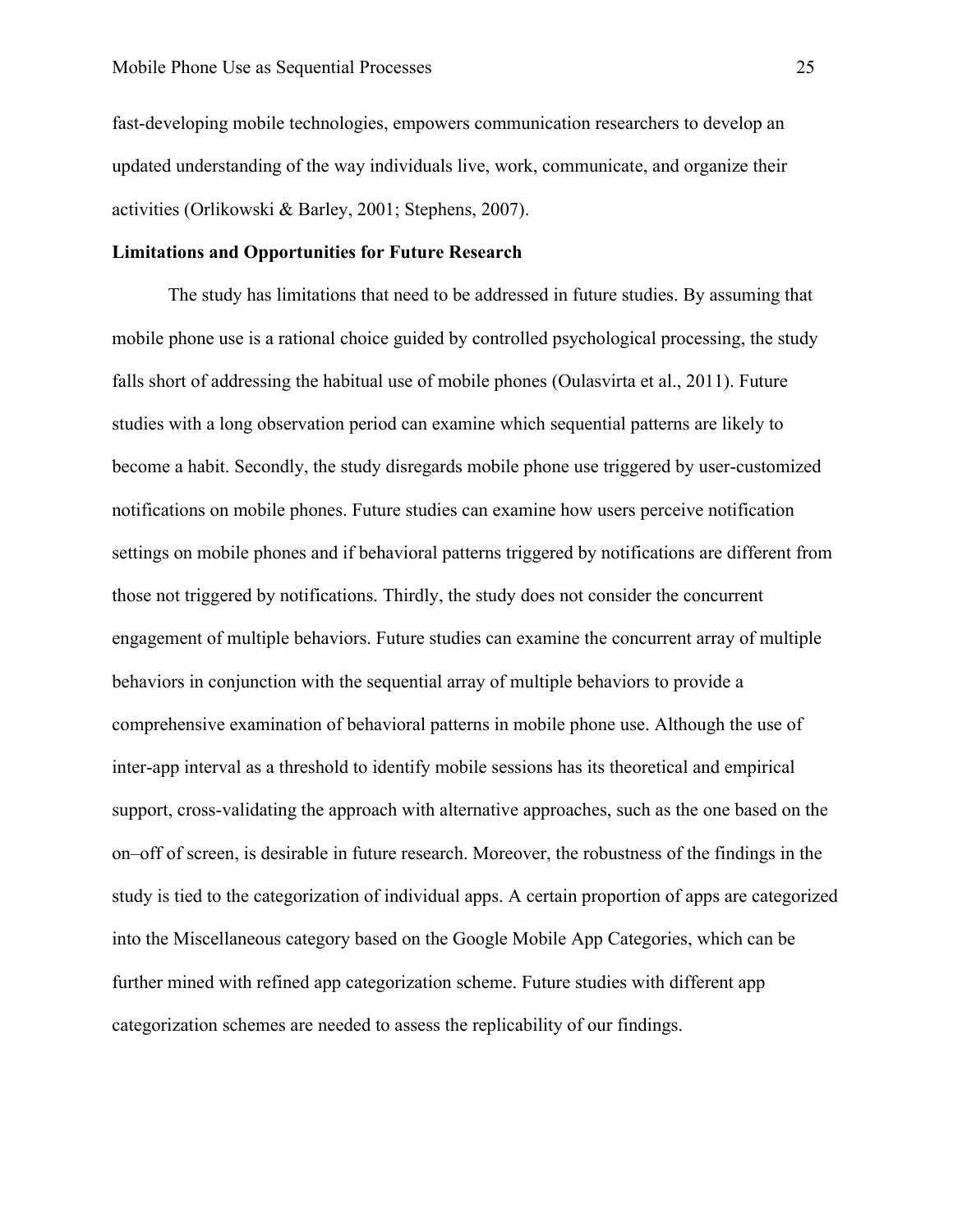#### **References**

Abbott, A. (1995). Sequence analysis: New methods for old ideas. *Annual Review of Sociology, 21*(1), 93-113. doi:10.1146/annurev.so.21.080195.000521

Adam, B. (1990). *Time and social theory*. Philadelphia: Temple University Press.

- Ancona, D. G., Goodman, P. S., Lawrence, B. S., & Tushman, M. L. (2001a). Time: A new research lens. *The Academy of Management Review, 26*(4), 645-663. doi:10.2307/3560246
- Ancona, D. G., Okhuysen, G. A., & Perlow, L. A. (2001b). Taking time to integrate temporal research. *The Academy of Management Review, 26*(4), 512-529. doi:10.2307/3560239
- Avnet, T., & Sellier, A. L. (2011). Clock time vs. Event time: Temporal culture or selfregulation? *Journal of Experimental Social Psychology, 47*(3), 665-667. doi:10.1016/j.jesp.2011.01.006
- Bakeman, R., & Gottman, J. M. (1986). *Observing interaction: An introduction to sequential analysis*. Cambridge, MA: Cambridge University Press.
- Barabasi, A. L. (2005). The origin of bursts and heavy tails in human dynamics. *Nature, 435*(7039), 207-211. doi:10.1038/nature03459
- Bates, D., Mächler, M., Bolker, B., & Walker, S. (2014). Fitting linear mixed-effects models using lme4. *arXiv preprint* arXiv:1406.5823.
- Bélanger, F., & Watson-Manheim, M. B. (2006). Virtual teams and multiple media: Structuring media use to attain strategic goals. *Group Decision and Negotiation, 15*(4), 299-321. doi:10.1007/s10726-006-9044-8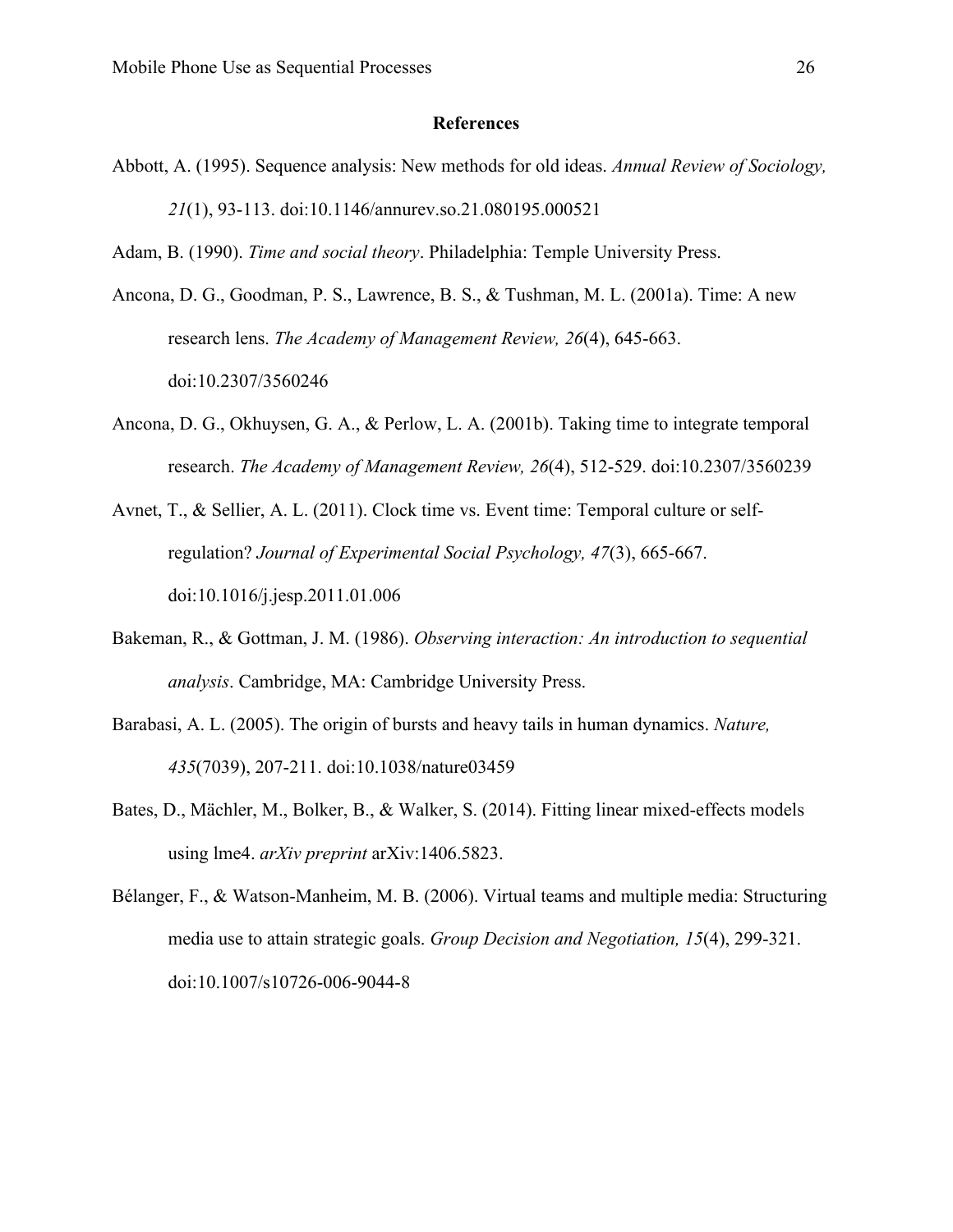- Bem, D. J., & Allen, A. (1974). On predicting some of the people some of the time: The search for cross-situational consistencies in behavior. *Psychological Review, 81*(6), 506-520. doi:10.1037/h0037130
- Biocca, F. A. (1988). Opposing conceptions of the audience: The active and passive hemispheres of mass communication theory In J. A. Anderson (Ed.), *Communication yearbook* (Vol. 11, pp. 51-80). Newbury Park: Sage.
- Boase, J., & Ling, R. (2013). Measuring mobile phone use: Self-report versus log data. *Journal of Computer-Mediated Communication, 18*(4), 508-519. doi:10.1111/jcc4.12021
- Campbell, S. W. (2013). Mobile media and communication: A new field, or just a new journal? *Mobile Media & Communication, 1*(1), 8-13. doi:10.1177/2050157912459495

Chaffee, S. (1991). *Communication concepts 1: Explication*. Newbury Park, CA: Sage.

- Chen, Q., & Yan, Z. (2016). Does multitasking with mobile phones affect learning? A review. *Computers in Human Behavior, 54*, 34-42. doi:10.1016/j.chb.2015.07.047
- Daft, R. L., & Lengel, R. H. (1986). Organizational information requirements, media richness and structural design. *Management Science, 32*(5), 554-571. doi:10.1287/mnsc.32.5.554
- David, P., Kim, J. H., Brickman, J. S., Ran, W., & Curtis, C. M. (2015). Mobile phone distraction while studying. *New Media & Society, 17*(10), 1661-1679. doi:10.1177/1461444814531692

Drucker, P. F. (1967). *The effective executive*. Oxford, UK: Butterworth-Heinemann.

Eagly, A. H., & Karau, S. J. (1991). Gender and the emergence of leaders: A metaanalysis. *Journal of personality and social psychology, 60*(5), 685-710. doi:10.1037/0022-3514.60.5.685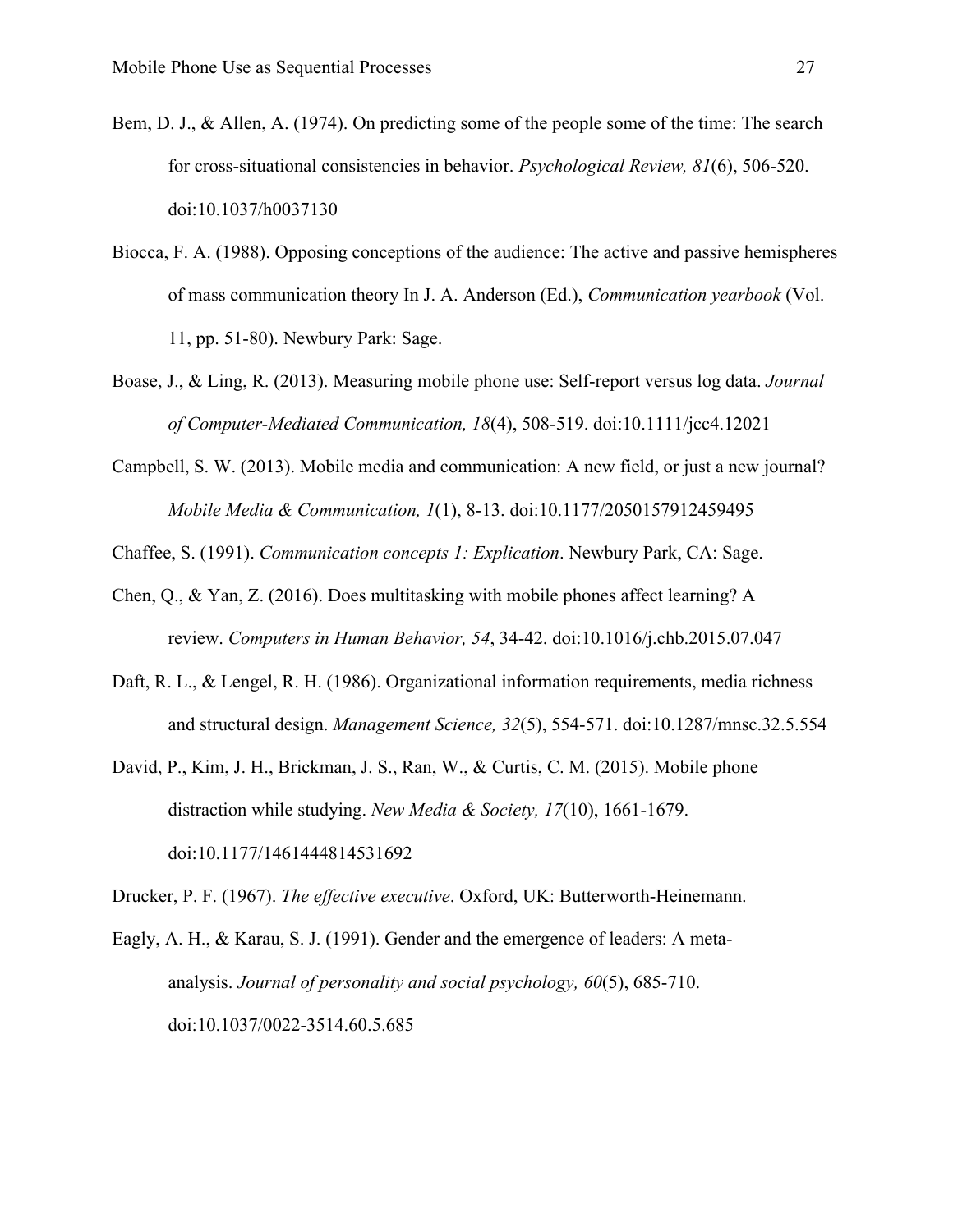- Flaherty, M. G. (2003). Time work: Customizing temporal experience. *Social Psychology Quarterly, 66*(1), 17-33. doi:10.2307/3090138
- Gabadinho, A., Ritschard, G., Mueller, N. S., & Studer, M. (2011). Analyzing and visualizing state sequences in r with traminer. *Journal of statistical software, 40*(4), 1-37. doi:10.18637/jss.v040.i04
- Gibson, J. J. (1986). The ecological approach to visual perception. Mahwah, NJ: Erlbaum.
- Green, N. (2002). On the move: Technology, mobility, and the mediation of social time and space. *The information society, 18*(4), 281-292. doi:10.1080/01972240290075129
- Haythornthwaite, C. (2005). Social networks and Internet connectivity effects. *Information, Communication & Society, 8*, 125-147. doi:10.1080/13691180500146185
- ITU (2018, December 7). ITU releases 2018 global and regional ICT estimates. Retrieved from https://www.itu.int/en/mediacentre/Pages/2018-PR40.aspx
- Kaufman, L., & Rousseeuw, P. J. (1987). Clustering by means of medoids. In Y. Dodge (Ed.), *Statistical data analysis based on the l1-norm and related methods* (pp. 405-416). North Holland: Elsevier.
- Kim, Y., Kim, B., Kim, Y., & Wang, Y. (2017). Mobile communication research in communication journals from 1999 to 2014. *New Media & Society, 19*(10), 1668-1691. doi:10.1177/1461444817718162
- Langley, A., Smallman, C., Tsoukas, H., & Van de Ven, A. H. (2013). Process studies of change in organization and management: Unveiling temporality, activity, and flow. *Academy of Management Journal, 56*(1), 1-13. doi:10.5465/amj.2013.4001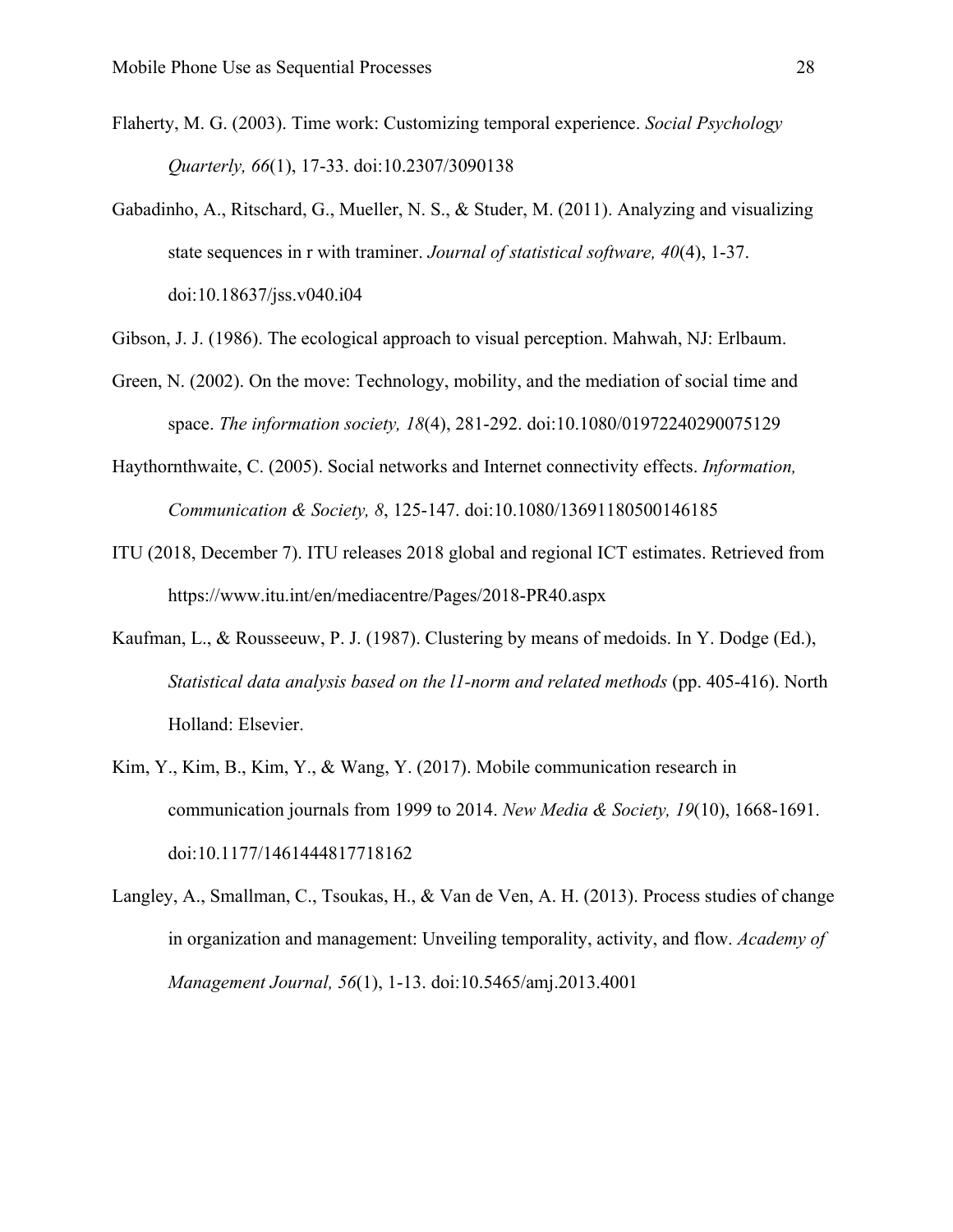- Leonardi, P. M., Neeley, T. B., & Gerber, E. M. (2012). How managers use multiple media: Discrepant events, power, and timing in redundant communication. *Organization Science, 23*(1), 98-117. doi:10.1287/orsc.1110.0638
- Lewis, J. D., & Weigert, A. J. (1981). The structures and meanings of social time. *Social Forces, 60*(2), 432-462. doi:10.2307/2578444
- Ling, R. (2012). *Taken for grantedness: The embedding of mobile communication into society*: Cambridge, Massachusetts: MIT Press.
- Nowotny, H. (1992). Time and social theory: Towards a social theory of time. *Time & Society, 1*(3), 421-454. doi:10.1177/0961463X92001003006
- Orlikowski, W. J., & Barley, S. R. (2001). Technology and institutions: What can research on information technology and research on organizations learn from each other? *MIS Quarterly, 25*(2), 145-165. doi:10.2307/3250927
- Oulasvirta, A., Rattenbury, T., Ma, L., & Raita, E. (2012). Habits make smartphone use more pervasive. *Personal and Ubiquitous Computing, 16*(1), 105-114. doi:10.1007/s00779- 011-0412-2
- Pew Research Center. (2015, April 1). The smartphone difference. Retrieved from <http://www.pewinternet.org/2015/04/01/us-smartphone-use-in-2015/>
- Prasopoulou, E., Pouloudi, A., & Panteli, N. (2006). Enacting new temporal boundaries: the role of mobile phones. *European Journal of Information Systems, 15*(3), 277-284. doi:10.1057/palgrave.ejis.3000617
- Prensky, M. (2001). Digital natives, digital immigrants part 1. *On the horizon, 9*(5), 1-6. doi:10.1108/10748120110424816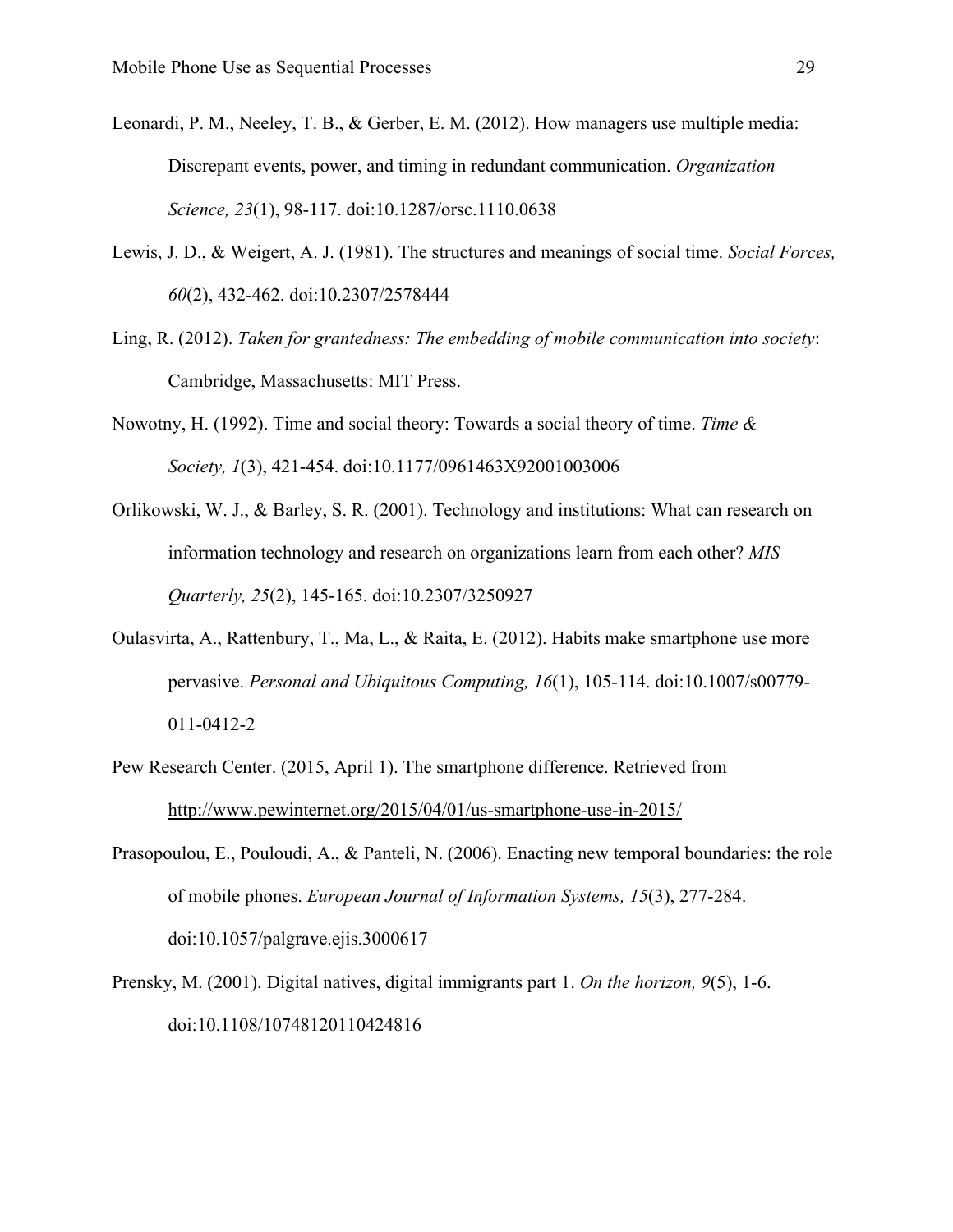- Ram, N., & Gerstorf, D. (2009). Time-structured and net intraindividual variability: Tools for examining the development of dynamic characteristics and processes. *Psychology and Aging, 24*(4), 778-791. doi:10.1037/a0017915
- Roy, D. F. (1959). Banana time job-satisfaction and informal interaction. *Human Organization, 18*(4), 158-168.
- Sorokin, P. A., & Merton, R. K. (1937). Social time: A methodological and functional analysis. *American Journal of Sociology, 42*(5), 615-629.
- Stephens, K. K. (2007). The successive use of information and communication technologies at work. *Communication Theory, 17*(4), 486-507. doi:10.1111/j.1468-2885.2007.00308.x
- Stephens, K. K., Sørnes, J. O., Rice, R. E., Browning, L. D., & Sætre, A. S. (2008). Discrete, sequential, and follow-up use of information and communication technology by experienced ICT users. *Management Communication Quarterly, 22*(2), 197-231. doi:10.1177/0893318908323149
- Studer, M., & Ritschard, G. (2016). What matters in differences between life trajectories: A comparative review of sequence dissimilarity measures. *Journal of the Royal Statistical Society: Series A (Statistics in Society), 179*(2), 481-511. doi:10.1111/rssa.12125
- Studer, M. (2017). Package 'weightedcluster'. Retrieved from https://cran.rproject.org/web/packages/WeightedCluster/WeightedCluster.pdf
- Taneja, H., Webster, J. G., Malthouse, E. C., & Ksiazek, T. B. (2012). Media consumption across platforms: Identifying user-defined repertoires. *New Media & Society, 14*(6), 951- 968. doi:10.1177/1461444811436146
- Turkle, S. (2008). Always-on/always-on-you: The tethered self. In J. Katz (Ed.), *Handbook of mobile communication studies* (pp. 121-138). Cambridge, MA: MIT Press.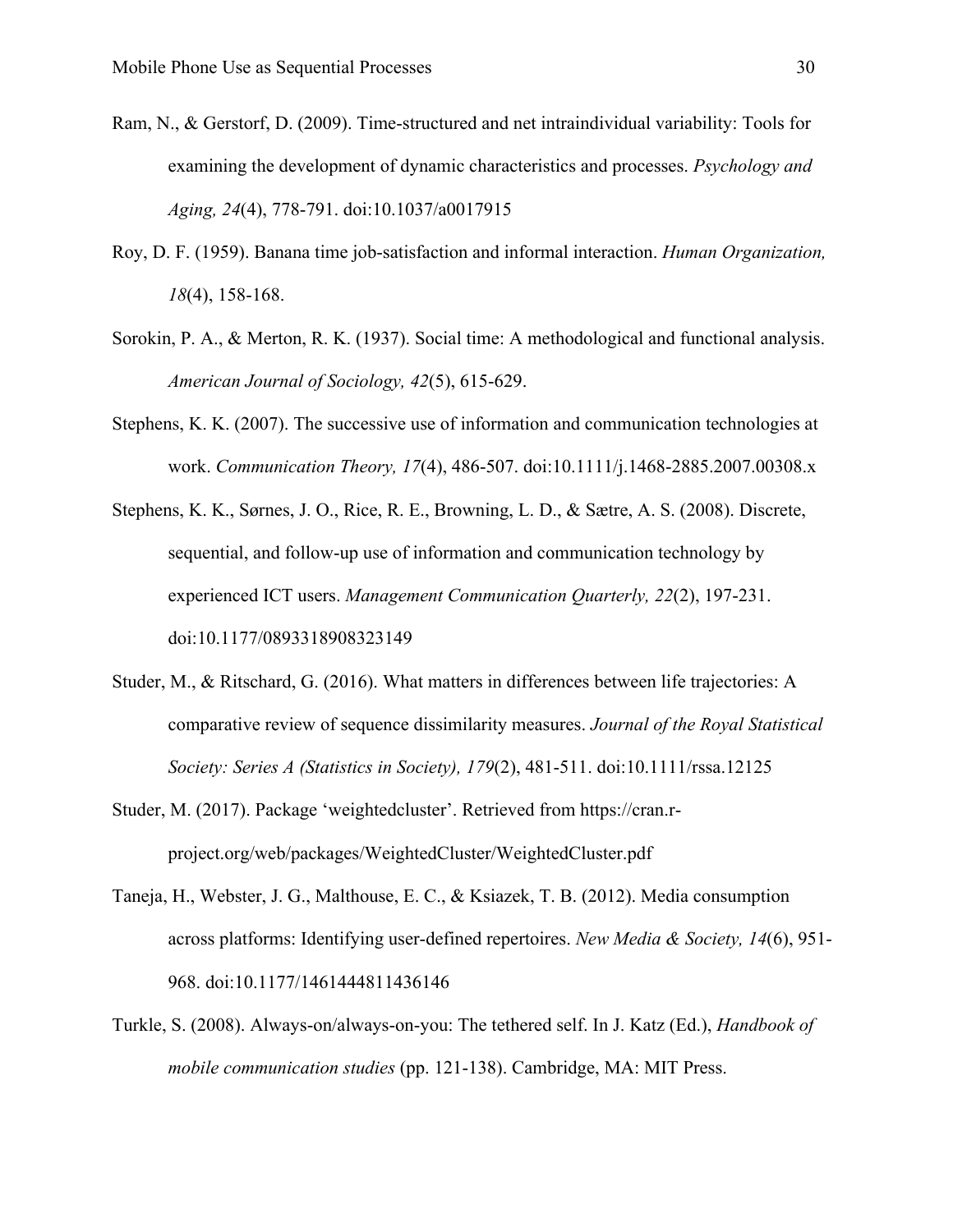- Walther, J. B., & Parks, M. R. (2002). Cues filtered out, cues filtered in: Computer-mediated communication and relationships. In M. L. Knapp & J. A. Daly (Eds.), *Handbook of interpersonal communication* (3rd ed., pp. 529–563). Thousand Oaks, CA: Sage.
- Watson-Manheim, M. B., & Bélanger, F. (2007). Communication media repertoires: Dealing with the multiplicity of media choices. *MIS Quarterly, 31*(2), 267-293. doi: 10.2307/25148791
- Wei, R. (2014). Texting, tweeting, and talking: Effects of smartphone use on engagement in civic discourse in China. *Mobile Media & Communication*, *2*(1), 3-19. doi: [10.1177/2050157913500668](https://doi.org/10.1177%2F2050157913500668)
- Abeele, V. M., Beullens, K., & Roe, K. (2013). Measuring mobile phone use: Gender, age and real usage level in relation to the accuracy and validity of self-reported mobile phone use. *Mobile Media & Communication, 1*(2), 213-236. doi:10.1177/2050157913477095
- Wang, L., Hamaker, E., & Bergeman, C. S. (2012). Investigating interindividual differences in short-term intraindividual variability. *Psychological Methods, 17*(4), 567-581. doi:10.1037/a0029317
- Zerubavel, E. (1979). Private time and public time: The temporal structure of social accessibility and professional commitments. *Social Forces, 58*(1), 38-58. doi:10.2307/2577783
- Zhu, J. J. H., Chen, H. X., Peng, T. Q., Liu, X. F., & Dai, H. X. (2018). How to measure sessions of mobile phone use? Quantification, evaluation, and applications. *Mobile Media & Communication, 6*(2), 215-232. doi:10.1177/2050157917748351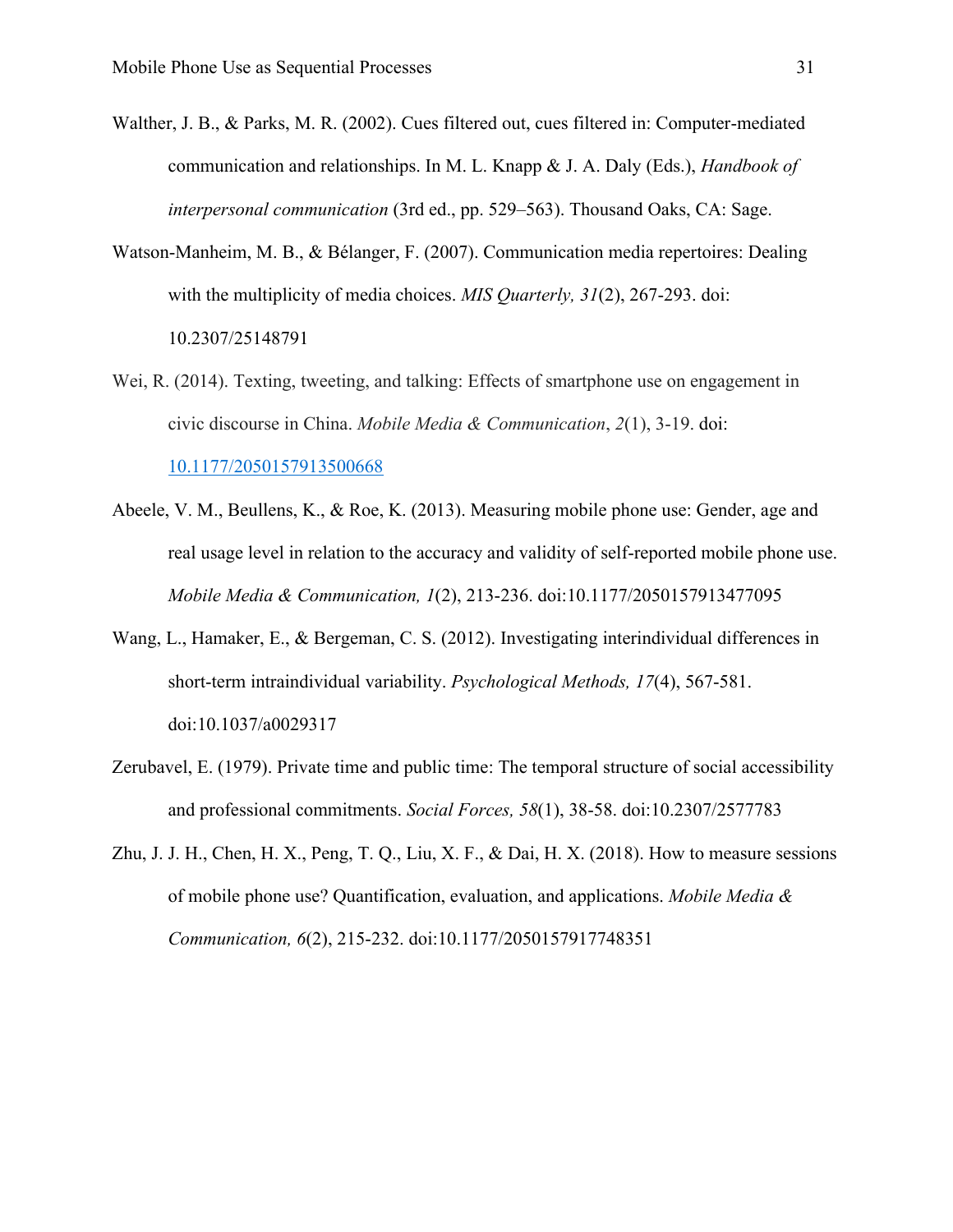



Notes: 1) The time unit of duration is in seconds. 2) The relative height of each pattern represents its popularity.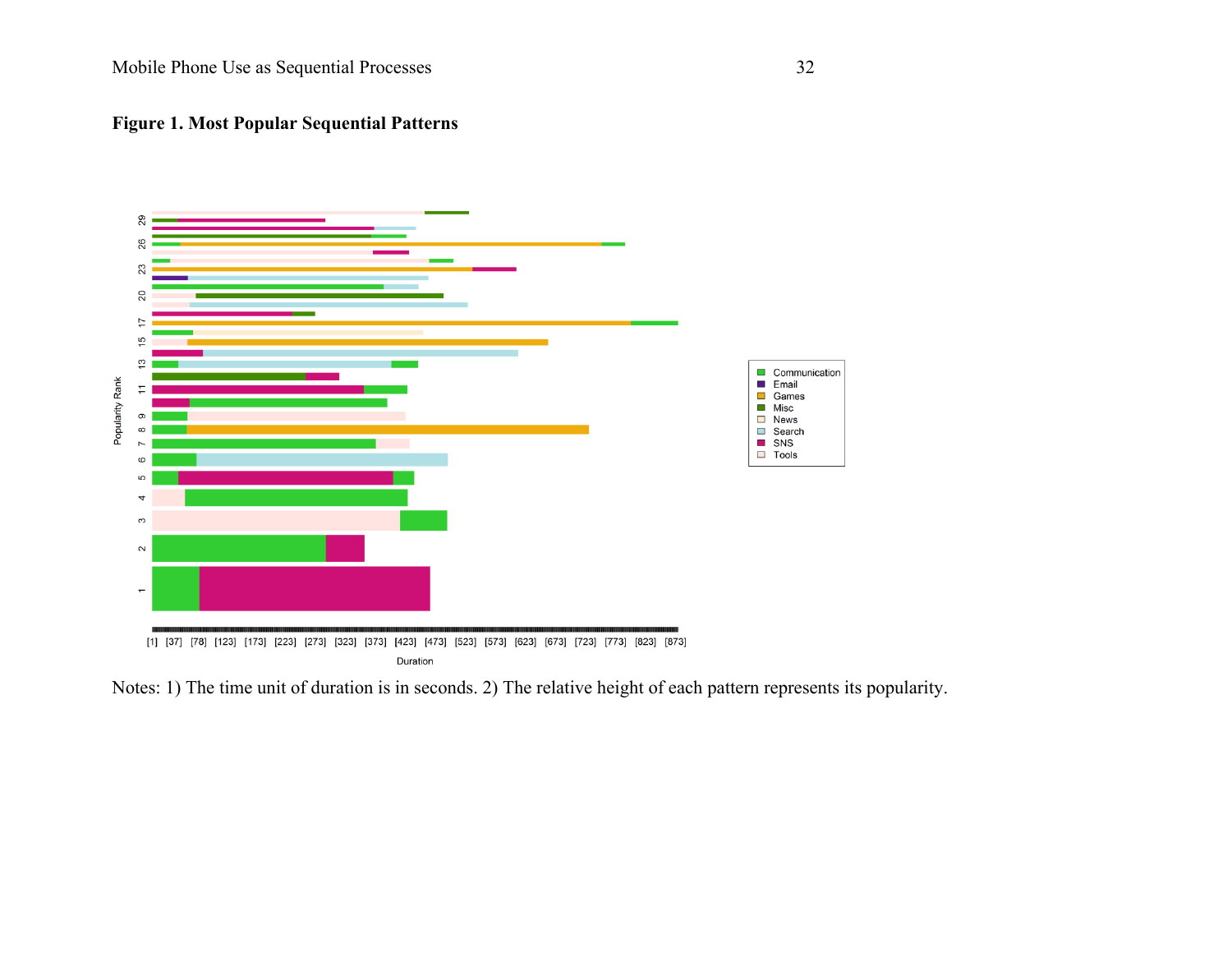

# **Figure 2. Popular Sequential Patterns by Gender**

Notes: 1) The time unit of duration is in seconds. 2) The relative height of each pattern represents its popularity.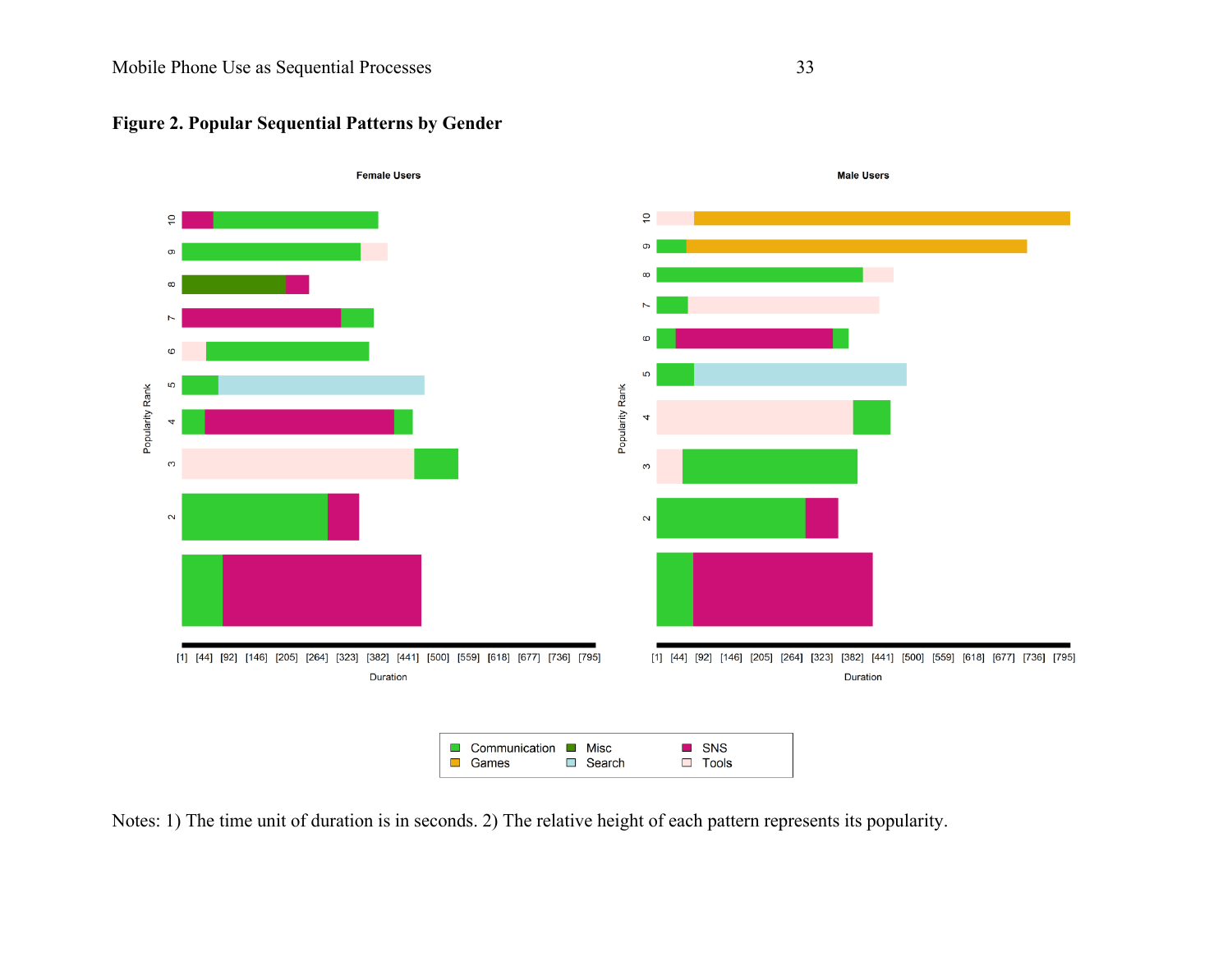

# **Figure 3. Popular Sequential Patterns by Age Group**

Notes: 1) The time unit of duration is in seconds. 2) The relative height of each pattern represents its popularity.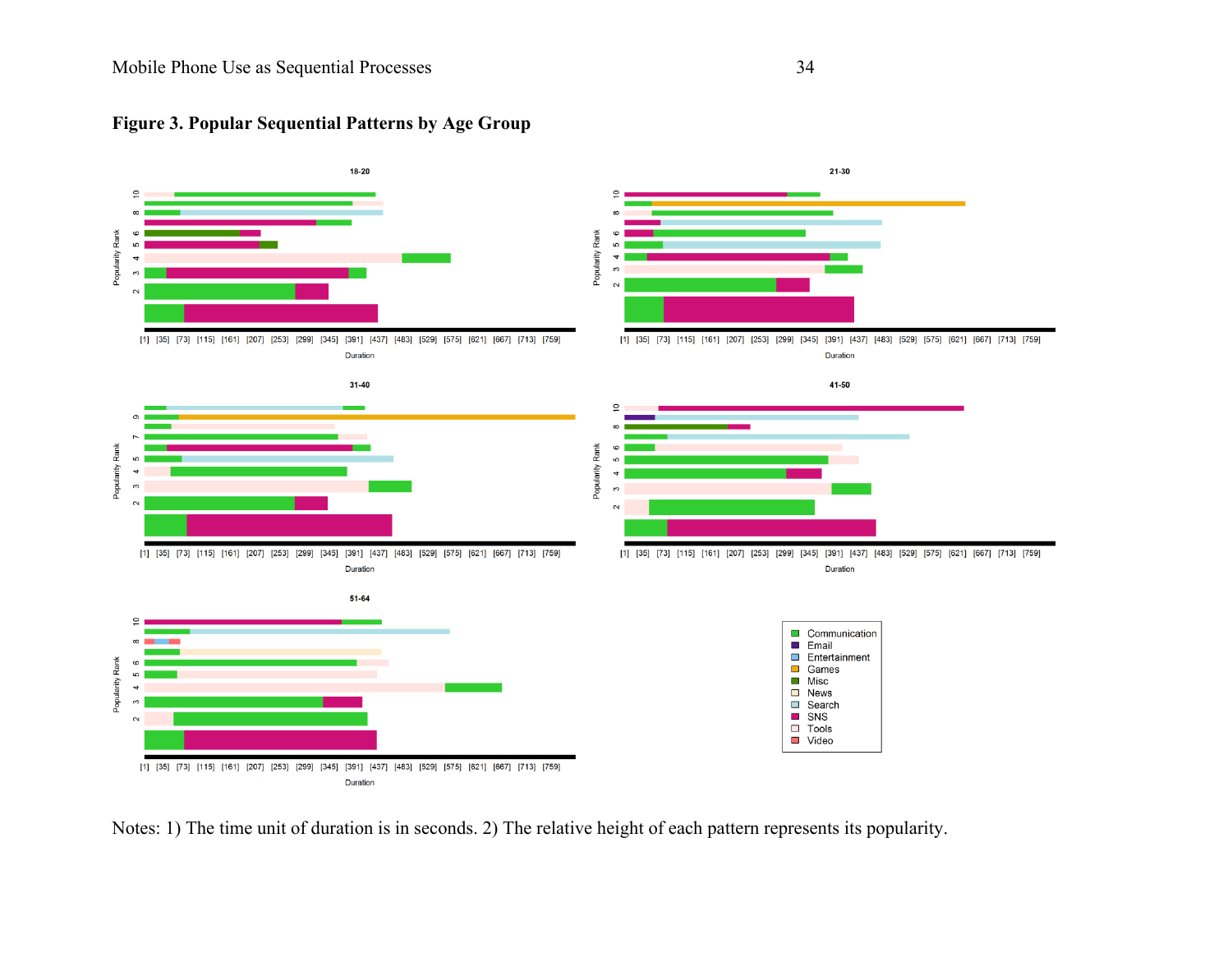# **Figure 4. Interindividual Differences on the Circadian Rhythm of Mobile Reengagement**